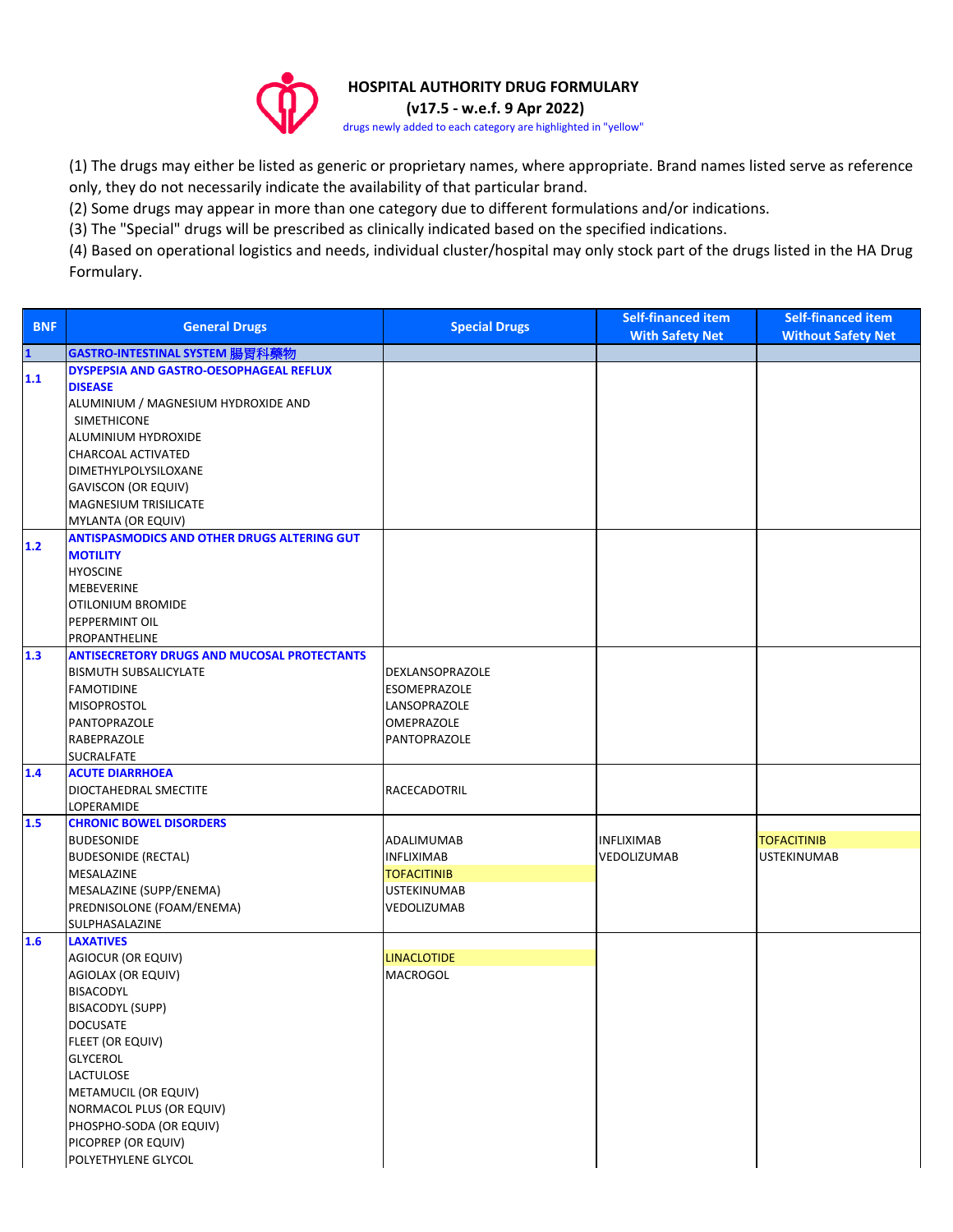| <b>BNF</b>     | <b>General Drugs</b>                                        | <b>Special Drugs</b>                      | <b>Self-financed item</b><br><b>With Safety Net</b> | <b>Self-financed item</b><br><b>Without Safety Net</b> |
|----------------|-------------------------------------------------------------|-------------------------------------------|-----------------------------------------------------|--------------------------------------------------------|
|                | <b>SENNATOSIDE B</b>                                        |                                           |                                                     |                                                        |
| 1.7            | <b>LOCAL PREPARATIONS FOR ANAL AND RECTAL</b>               |                                           |                                                     |                                                        |
|                | <b>DISORDERS</b>                                            |                                           |                                                     |                                                        |
|                | ANUSOL (OR EQUIV)                                           |                                           |                                                     |                                                        |
|                | <b>EURORECTAL</b>                                           |                                           |                                                     |                                                        |
|                | FAKTU (OR EQUIV)                                            |                                           |                                                     |                                                        |
|                | <b>GLYCERYL TRINITRATE (RECTAL)</b><br>PHENOL IN ALMOND OIL |                                           |                                                     |                                                        |
|                | ULTRAPROCT N (OR EQUIV)                                     |                                           |                                                     |                                                        |
| 1.9            | DRUGS AFFECTING INTESTINAL SECRETIONS                       |                                           |                                                     |                                                        |
|                | CHENODEOXYCHOLIC ACID                                       | COMBIZYM (OR EQUIV)                       |                                                     |                                                        |
|                | URSODEOXYCHOLIC ACID                                        | PANCREATIN                                |                                                     |                                                        |
| $\overline{2}$ | CARDIOVASCULAR SYSTEM 心臟科藥物                                 |                                           |                                                     |                                                        |
| 2.1            | <b>POSITIVE INOTROPIC DRUGS</b>                             |                                           |                                                     |                                                        |
|                | <b>DIGOXIN</b>                                              | <b>MILRINONE</b>                          |                                                     |                                                        |
| 2.2            | <b>DIURETICS</b>                                            |                                           |                                                     |                                                        |
|                | <b>AMILORIDE</b>                                            | EPLERENONE                                |                                                     |                                                        |
|                | <b>BUMETANIDE</b>                                           |                                           |                                                     |                                                        |
|                | DYAZIDE (OR EQUIV)<br><b>FRUSEMIDE</b>                      |                                           |                                                     |                                                        |
|                | <b>HYDROCHLOROTHIAZIDE</b>                                  |                                           |                                                     |                                                        |
|                | <b>INDAPAMIDE</b>                                           |                                           |                                                     |                                                        |
|                | <b>MANNITOL</b>                                             |                                           |                                                     |                                                        |
|                | MANNITOL + SORBITOL                                         |                                           |                                                     |                                                        |
|                | <b>METOLAZONE</b>                                           |                                           |                                                     |                                                        |
|                | MODURETIC (OR EQUIV)                                        |                                           |                                                     |                                                        |
|                | SPIRONOLACTONE                                              |                                           |                                                     |                                                        |
| 2.3            | <b>ANTI-ARRHYTHMIC DRUGS</b>                                |                                           |                                                     |                                                        |
|                | AMIODARONE                                                  | <b>DRONEDARONE</b>                        |                                                     |                                                        |
|                | <b>ATROPINE</b><br><b>DISOPYRAMIDE</b>                      |                                           |                                                     |                                                        |
|                | <b>FLECAINIDE</b>                                           |                                           |                                                     |                                                        |
|                | MEXILETINE                                                  |                                           |                                                     |                                                        |
|                | PROCAINAMIDE                                                |                                           |                                                     |                                                        |
|                | PROPAFENONE                                                 |                                           |                                                     |                                                        |
|                | QUINIDINE                                                   |                                           |                                                     |                                                        |
| 2.4            | <b>BETA-ADRENOCEPTOR BLOCKING DRUGS</b>                     |                                           |                                                     |                                                        |
|                | <b>ATENOLOL</b>                                             |                                           |                                                     |                                                        |
|                | <b>BISOPROLOL</b>                                           |                                           |                                                     |                                                        |
|                | BISOPROLOL + HYDROCHLOROTHIAZIDE                            |                                           |                                                     |                                                        |
|                | CARVEDILOL<br><b>ESMOLOL</b>                                |                                           |                                                     |                                                        |
|                | LABETALOL                                                   |                                           |                                                     |                                                        |
|                | METOPROLOL                                                  |                                           |                                                     |                                                        |
|                | NADOLOL                                                     |                                           |                                                     |                                                        |
|                | PROPRANOLOL                                                 |                                           |                                                     |                                                        |
|                | SOTALOL                                                     |                                           |                                                     |                                                        |
| 2.5            | <b>HYPERTENSION AND HEART FAILURE</b>                       |                                           |                                                     |                                                        |
|                | CAPTOPRIL                                                   | AMBRISENTAN                               |                                                     | <b>RIOCIGUAT</b>                                       |
|                | <b>CLONIDINE</b><br><b>ENALAPRIL</b>                        | AMLODIPINE + VALSARTAN<br><b>BOSENTAN</b> |                                                     |                                                        |
|                | ENALAPRILAT                                                 | CANDESARTAN                               |                                                     |                                                        |
|                | HYDRALAZINE                                                 | <b>DOXAZOSIN</b>                          |                                                     |                                                        |
|                | <b>LISINOPRIL</b>                                           | <b>ILOPROST</b>                           |                                                     |                                                        |
|                | LOSARTAN                                                    | IRBESARTAN                                |                                                     |                                                        |
|                |                                                             | IRBESARTAN+                               |                                                     |                                                        |
|                | METHYLDOPA                                                  | <b>HYDROCHLOROTHIAZIDE</b>                |                                                     |                                                        |
|                | <b>MINOXIDIL</b>                                            | LOSARTAN +                                |                                                     |                                                        |
|                |                                                             | <b>HYDROCHLOROTHIAZIDE</b>                |                                                     |                                                        |
|                | NITROPRUSSIDE DIHYDRATE SODIUM                              | <b>MACITENTAN</b>                         |                                                     |                                                        |
|                | PERINDOPRIL                                                 | SACUBITRIL + VALSARTAN<br>SELEXIPAG       |                                                     |                                                        |
|                | PHENOXYBENZAMINE<br>PHENTOLAMINE                            | SILDENAFIL (REVATIO)                      |                                                     |                                                        |
|                | PRAZOSIN                                                    | <b>TELMISARTAN</b>                        |                                                     |                                                        |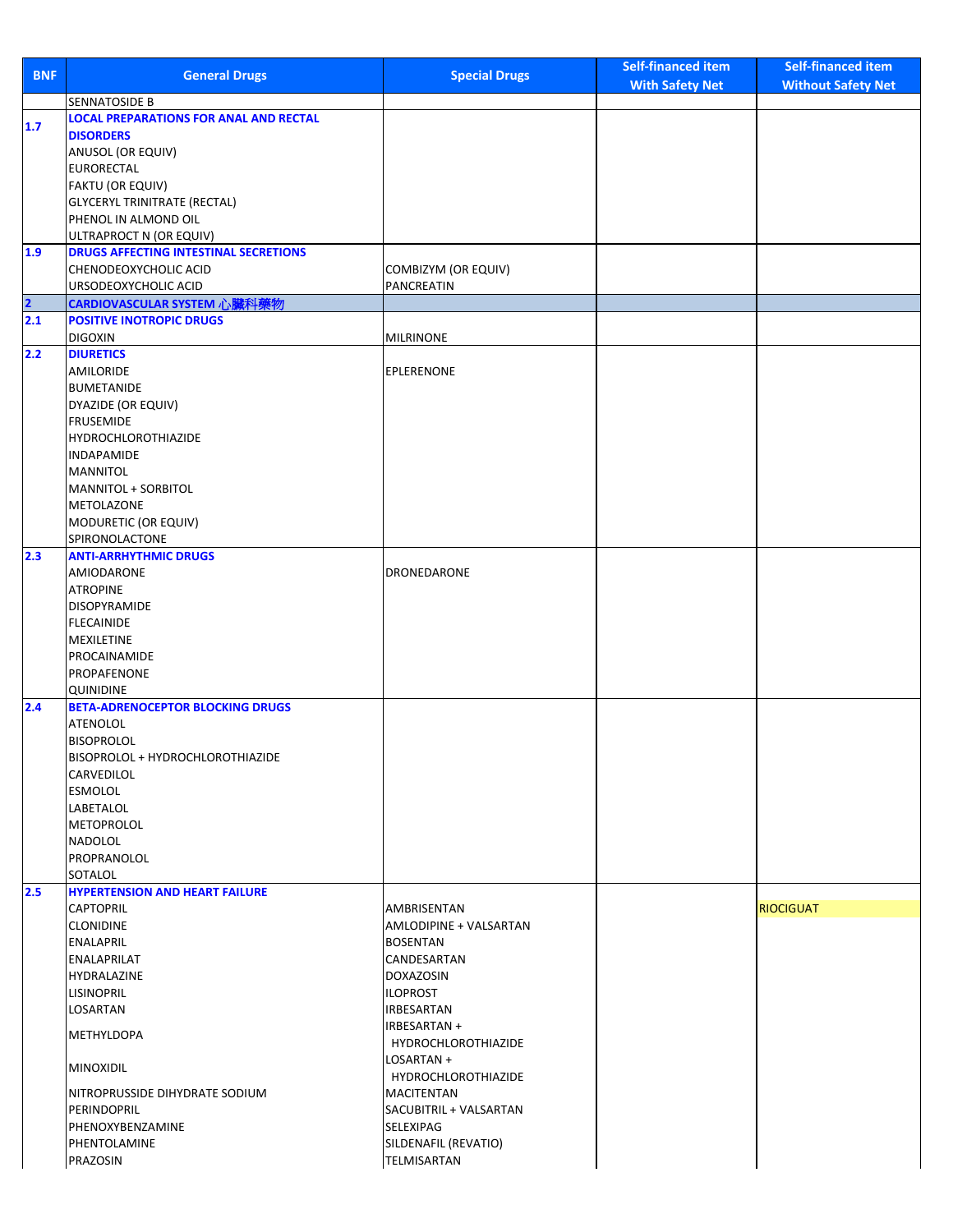| <b>With Safety Net</b><br><b>Without Safety Net</b><br>TELMISARTAN +<br>PREDONIUM (OR EQUIV)<br><b>HYDROCHLOROTHIAZIDE</b><br>RAMIPRIL<br>VALSARTAN<br>VALSARTAN +<br>TERAZOSIN<br><b>HYDROCHLOROTHIAZIDE</b><br>NITRATES, CALCIUM-CHANNEL BLOCKERS, AND OTHER<br>2.6<br><b>ANTIANGINAL DRUGS</b><br><b>AMLODIPINE</b><br><b>CILOSTAZOL</b><br>DILTIAZEM<br><b>GINKGO BILOBA EXTRACT</b><br><b>FELODIPINE ER</b><br><b>IVABRADINE</b><br><b>GLYCERYL TRINITRATE</b><br>LERCANIDIPINE<br><b>GLYCERYL TRINITRATE (PATCH)</b><br>NAFTIDROFURYL OXALATE<br><b>ISOSORBIDE DINITRATE</b><br>NIFEDIPINE<br><b>ISOSORBIDE MONONITRATE</b><br>OXPENTIFYLLINE<br>NICARDIPINE<br>NICERGOLINE<br><b>NIFEDIPINE</b><br><b>NIMODIPINE</b><br>VERAPAMIL<br>2.7<br><b>SYMPATHOMIMETICS</b><br>ADRENALINE<br><b>DOBUTAMINE</b><br><b>DOPAMINE</b><br><b>EPHEDRINE</b><br><b>ISOPRENALINE</b><br>METARAMINOL<br><b>MIDODRINE</b><br>NORADRENALINE<br>NOREPINEPHRINE<br>PHENYLEPHRINE<br><b>ANTICOAGULANTS AND PROTAMINE</b><br>2.8<br>ARGATROBAN<br><b>APIXABAN</b><br><b>ENOXAPARIN</b><br>DABIGATRAN<br>EPOPROSTENOL<br><b>EDOXABAN</b><br><b>HEPARIN</b><br>RIVAROXABAN<br><b>NADROPARIN</b><br>PROTAMINE SULPHATE<br>SODIUM CITRATE<br>TINZAPARIN<br>WARFARIN<br>2.9<br><b>ANTIPLATELET DRUGS</b> |  |
|-------------------------------------------------------------------------------------------------------------------------------------------------------------------------------------------------------------------------------------------------------------------------------------------------------------------------------------------------------------------------------------------------------------------------------------------------------------------------------------------------------------------------------------------------------------------------------------------------------------------------------------------------------------------------------------------------------------------------------------------------------------------------------------------------------------------------------------------------------------------------------------------------------------------------------------------------------------------------------------------------------------------------------------------------------------------------------------------------------------------------------------------------------------------------------------------------------------------------------------------------------------------------------------|--|
|                                                                                                                                                                                                                                                                                                                                                                                                                                                                                                                                                                                                                                                                                                                                                                                                                                                                                                                                                                                                                                                                                                                                                                                                                                                                                     |  |
|                                                                                                                                                                                                                                                                                                                                                                                                                                                                                                                                                                                                                                                                                                                                                                                                                                                                                                                                                                                                                                                                                                                                                                                                                                                                                     |  |
|                                                                                                                                                                                                                                                                                                                                                                                                                                                                                                                                                                                                                                                                                                                                                                                                                                                                                                                                                                                                                                                                                                                                                                                                                                                                                     |  |
|                                                                                                                                                                                                                                                                                                                                                                                                                                                                                                                                                                                                                                                                                                                                                                                                                                                                                                                                                                                                                                                                                                                                                                                                                                                                                     |  |
|                                                                                                                                                                                                                                                                                                                                                                                                                                                                                                                                                                                                                                                                                                                                                                                                                                                                                                                                                                                                                                                                                                                                                                                                                                                                                     |  |
|                                                                                                                                                                                                                                                                                                                                                                                                                                                                                                                                                                                                                                                                                                                                                                                                                                                                                                                                                                                                                                                                                                                                                                                                                                                                                     |  |
|                                                                                                                                                                                                                                                                                                                                                                                                                                                                                                                                                                                                                                                                                                                                                                                                                                                                                                                                                                                                                                                                                                                                                                                                                                                                                     |  |
|                                                                                                                                                                                                                                                                                                                                                                                                                                                                                                                                                                                                                                                                                                                                                                                                                                                                                                                                                                                                                                                                                                                                                                                                                                                                                     |  |
|                                                                                                                                                                                                                                                                                                                                                                                                                                                                                                                                                                                                                                                                                                                                                                                                                                                                                                                                                                                                                                                                                                                                                                                                                                                                                     |  |
|                                                                                                                                                                                                                                                                                                                                                                                                                                                                                                                                                                                                                                                                                                                                                                                                                                                                                                                                                                                                                                                                                                                                                                                                                                                                                     |  |
|                                                                                                                                                                                                                                                                                                                                                                                                                                                                                                                                                                                                                                                                                                                                                                                                                                                                                                                                                                                                                                                                                                                                                                                                                                                                                     |  |
|                                                                                                                                                                                                                                                                                                                                                                                                                                                                                                                                                                                                                                                                                                                                                                                                                                                                                                                                                                                                                                                                                                                                                                                                                                                                                     |  |
|                                                                                                                                                                                                                                                                                                                                                                                                                                                                                                                                                                                                                                                                                                                                                                                                                                                                                                                                                                                                                                                                                                                                                                                                                                                                                     |  |
|                                                                                                                                                                                                                                                                                                                                                                                                                                                                                                                                                                                                                                                                                                                                                                                                                                                                                                                                                                                                                                                                                                                                                                                                                                                                                     |  |
|                                                                                                                                                                                                                                                                                                                                                                                                                                                                                                                                                                                                                                                                                                                                                                                                                                                                                                                                                                                                                                                                                                                                                                                                                                                                                     |  |
|                                                                                                                                                                                                                                                                                                                                                                                                                                                                                                                                                                                                                                                                                                                                                                                                                                                                                                                                                                                                                                                                                                                                                                                                                                                                                     |  |
|                                                                                                                                                                                                                                                                                                                                                                                                                                                                                                                                                                                                                                                                                                                                                                                                                                                                                                                                                                                                                                                                                                                                                                                                                                                                                     |  |
|                                                                                                                                                                                                                                                                                                                                                                                                                                                                                                                                                                                                                                                                                                                                                                                                                                                                                                                                                                                                                                                                                                                                                                                                                                                                                     |  |
|                                                                                                                                                                                                                                                                                                                                                                                                                                                                                                                                                                                                                                                                                                                                                                                                                                                                                                                                                                                                                                                                                                                                                                                                                                                                                     |  |
|                                                                                                                                                                                                                                                                                                                                                                                                                                                                                                                                                                                                                                                                                                                                                                                                                                                                                                                                                                                                                                                                                                                                                                                                                                                                                     |  |
|                                                                                                                                                                                                                                                                                                                                                                                                                                                                                                                                                                                                                                                                                                                                                                                                                                                                                                                                                                                                                                                                                                                                                                                                                                                                                     |  |
|                                                                                                                                                                                                                                                                                                                                                                                                                                                                                                                                                                                                                                                                                                                                                                                                                                                                                                                                                                                                                                                                                                                                                                                                                                                                                     |  |
|                                                                                                                                                                                                                                                                                                                                                                                                                                                                                                                                                                                                                                                                                                                                                                                                                                                                                                                                                                                                                                                                                                                                                                                                                                                                                     |  |
|                                                                                                                                                                                                                                                                                                                                                                                                                                                                                                                                                                                                                                                                                                                                                                                                                                                                                                                                                                                                                                                                                                                                                                                                                                                                                     |  |
|                                                                                                                                                                                                                                                                                                                                                                                                                                                                                                                                                                                                                                                                                                                                                                                                                                                                                                                                                                                                                                                                                                                                                                                                                                                                                     |  |
|                                                                                                                                                                                                                                                                                                                                                                                                                                                                                                                                                                                                                                                                                                                                                                                                                                                                                                                                                                                                                                                                                                                                                                                                                                                                                     |  |
|                                                                                                                                                                                                                                                                                                                                                                                                                                                                                                                                                                                                                                                                                                                                                                                                                                                                                                                                                                                                                                                                                                                                                                                                                                                                                     |  |
|                                                                                                                                                                                                                                                                                                                                                                                                                                                                                                                                                                                                                                                                                                                                                                                                                                                                                                                                                                                                                                                                                                                                                                                                                                                                                     |  |
|                                                                                                                                                                                                                                                                                                                                                                                                                                                                                                                                                                                                                                                                                                                                                                                                                                                                                                                                                                                                                                                                                                                                                                                                                                                                                     |  |
|                                                                                                                                                                                                                                                                                                                                                                                                                                                                                                                                                                                                                                                                                                                                                                                                                                                                                                                                                                                                                                                                                                                                                                                                                                                                                     |  |
|                                                                                                                                                                                                                                                                                                                                                                                                                                                                                                                                                                                                                                                                                                                                                                                                                                                                                                                                                                                                                                                                                                                                                                                                                                                                                     |  |
|                                                                                                                                                                                                                                                                                                                                                                                                                                                                                                                                                                                                                                                                                                                                                                                                                                                                                                                                                                                                                                                                                                                                                                                                                                                                                     |  |
|                                                                                                                                                                                                                                                                                                                                                                                                                                                                                                                                                                                                                                                                                                                                                                                                                                                                                                                                                                                                                                                                                                                                                                                                                                                                                     |  |
|                                                                                                                                                                                                                                                                                                                                                                                                                                                                                                                                                                                                                                                                                                                                                                                                                                                                                                                                                                                                                                                                                                                                                                                                                                                                                     |  |
|                                                                                                                                                                                                                                                                                                                                                                                                                                                                                                                                                                                                                                                                                                                                                                                                                                                                                                                                                                                                                                                                                                                                                                                                                                                                                     |  |
|                                                                                                                                                                                                                                                                                                                                                                                                                                                                                                                                                                                                                                                                                                                                                                                                                                                                                                                                                                                                                                                                                                                                                                                                                                                                                     |  |
|                                                                                                                                                                                                                                                                                                                                                                                                                                                                                                                                                                                                                                                                                                                                                                                                                                                                                                                                                                                                                                                                                                                                                                                                                                                                                     |  |
| <b>ASPIRIN</b><br><b>CLOPIDOGREL</b>                                                                                                                                                                                                                                                                                                                                                                                                                                                                                                                                                                                                                                                                                                                                                                                                                                                                                                                                                                                                                                                                                                                                                                                                                                                |  |
| <b>ASPIRIN + GLYCINE</b><br><b>EPTIFIBATIDE</b>                                                                                                                                                                                                                                                                                                                                                                                                                                                                                                                                                                                                                                                                                                                                                                                                                                                                                                                                                                                                                                                                                                                                                                                                                                     |  |
| DIPYRIDAMOLE<br>PRASUGREL                                                                                                                                                                                                                                                                                                                                                                                                                                                                                                                                                                                                                                                                                                                                                                                                                                                                                                                                                                                                                                                                                                                                                                                                                                                           |  |
| <b>TICAGRELOR</b>                                                                                                                                                                                                                                                                                                                                                                                                                                                                                                                                                                                                                                                                                                                                                                                                                                                                                                                                                                                                                                                                                                                                                                                                                                                                   |  |
| STABLE ANGINA, ACUTE CORONARY SYNDROMES, AND<br>2.10                                                                                                                                                                                                                                                                                                                                                                                                                                                                                                                                                                                                                                                                                                                                                                                                                                                                                                                                                                                                                                                                                                                                                                                                                                |  |
| <b>FIBRINOLYSIS</b><br>TENECTEPLASE<br>ALTEPLASE                                                                                                                                                                                                                                                                                                                                                                                                                                                                                                                                                                                                                                                                                                                                                                                                                                                                                                                                                                                                                                                                                                                                                                                                                                    |  |
| UROKINASE                                                                                                                                                                                                                                                                                                                                                                                                                                                                                                                                                                                                                                                                                                                                                                                                                                                                                                                                                                                                                                                                                                                                                                                                                                                                           |  |
| 2.11<br><b>ANTIFIBRINOLYTIC DRUGS AND HAEMOSTATICS</b>                                                                                                                                                                                                                                                                                                                                                                                                                                                                                                                                                                                                                                                                                                                                                                                                                                                                                                                                                                                                                                                                                                                                                                                                                              |  |
| TRANEXAMIC ACID<br><b>EMICIZUMAB</b>                                                                                                                                                                                                                                                                                                                                                                                                                                                                                                                                                                                                                                                                                                                                                                                                                                                                                                                                                                                                                                                                                                                                                                                                                                                |  |
| <b>FACTOR IX</b>                                                                                                                                                                                                                                                                                                                                                                                                                                                                                                                                                                                                                                                                                                                                                                                                                                                                                                                                                                                                                                                                                                                                                                                                                                                                    |  |
| <b>FACTOR VIIA</b>                                                                                                                                                                                                                                                                                                                                                                                                                                                                                                                                                                                                                                                                                                                                                                                                                                                                                                                                                                                                                                                                                                                                                                                                                                                                  |  |
| <b>FACTOR VIII</b>                                                                                                                                                                                                                                                                                                                                                                                                                                                                                                                                                                                                                                                                                                                                                                                                                                                                                                                                                                                                                                                                                                                                                                                                                                                                  |  |
| <b>FACTOR VIII INHIBITOR BYPASSING</b>                                                                                                                                                                                                                                                                                                                                                                                                                                                                                                                                                                                                                                                                                                                                                                                                                                                                                                                                                                                                                                                                                                                                                                                                                                              |  |
| <b>FRACTION</b>                                                                                                                                                                                                                                                                                                                                                                                                                                                                                                                                                                                                                                                                                                                                                                                                                                                                                                                                                                                                                                                                                                                                                                                                                                                                     |  |
| PROTHROMBIN COMPLEX                                                                                                                                                                                                                                                                                                                                                                                                                                                                                                                                                                                                                                                                                                                                                                                                                                                                                                                                                                                                                                                                                                                                                                                                                                                                 |  |
| CONCENTRATE<br>2.12<br><b>LIPID-REGULATING DRUGS</b>                                                                                                                                                                                                                                                                                                                                                                                                                                                                                                                                                                                                                                                                                                                                                                                                                                                                                                                                                                                                                                                                                                                                                                                                                                |  |
| <b>ALIROCUMAB</b>                                                                                                                                                                                                                                                                                                                                                                                                                                                                                                                                                                                                                                                                                                                                                                                                                                                                                                                                                                                                                                                                                                                                                                                                                                                                   |  |
| <b>ATORVASTATIN</b>                                                                                                                                                                                                                                                                                                                                                                                                                                                                                                                                                                                                                                                                                                                                                                                                                                                                                                                                                                                                                                                                                                                                                                                                                                                                 |  |
| CHOLESTYRAMINE                                                                                                                                                                                                                                                                                                                                                                                                                                                                                                                                                                                                                                                                                                                                                                                                                                                                                                                                                                                                                                                                                                                                                                                                                                                                      |  |
| <b>EVOLOCUMAB</b>                                                                                                                                                                                                                                                                                                                                                                                                                                                                                                                                                                                                                                                                                                                                                                                                                                                                                                                                                                                                                                                                                                                                                                                                                                                                   |  |
| EZETIMIBE                                                                                                                                                                                                                                                                                                                                                                                                                                                                                                                                                                                                                                                                                                                                                                                                                                                                                                                                                                                                                                                                                                                                                                                                                                                                           |  |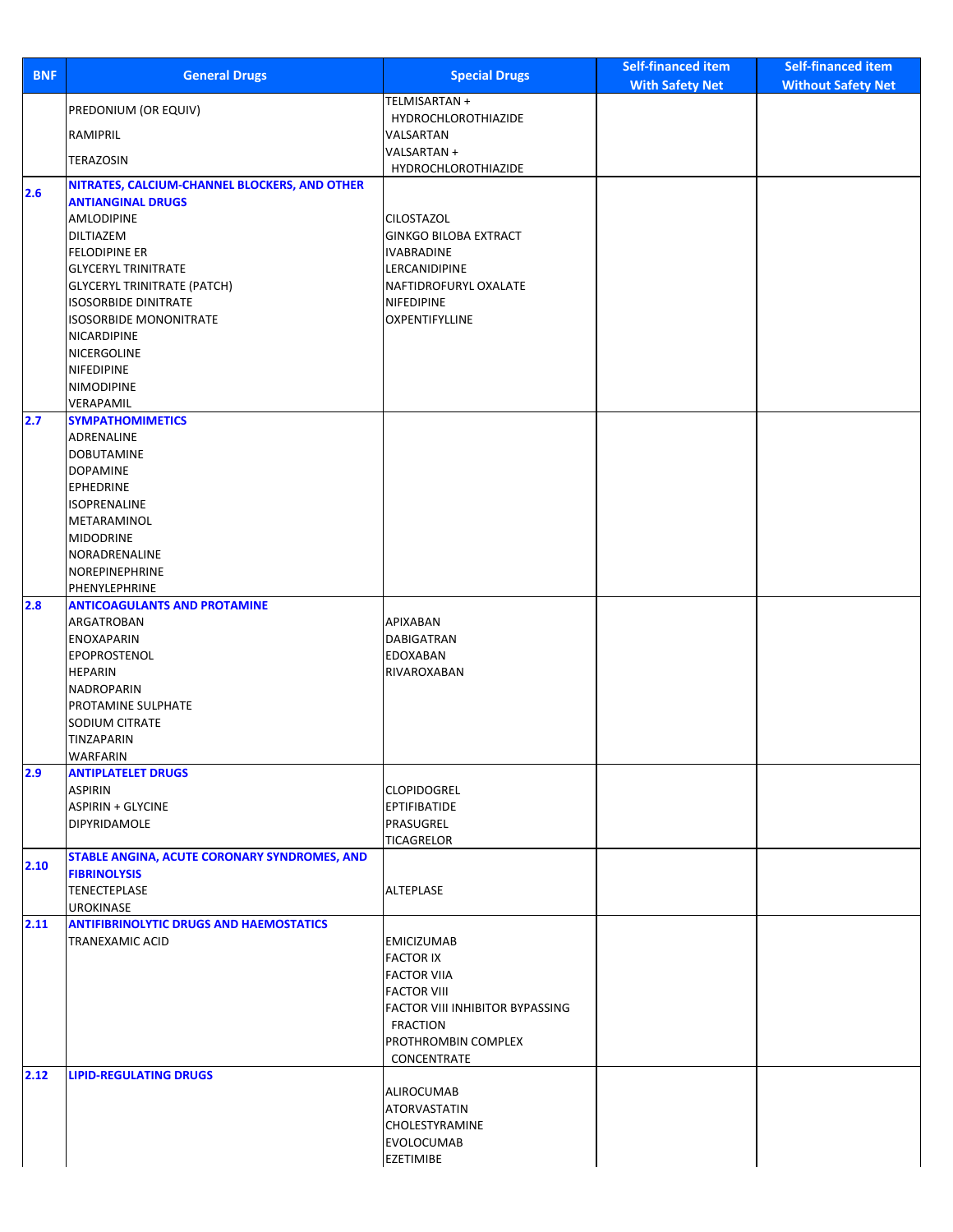| <b>BNF</b>              | <b>General Drugs</b>                                  | <b>Special Drugs</b>                                            | <b>Self-financed item</b>               | <b>Self-financed item</b> |
|-------------------------|-------------------------------------------------------|-----------------------------------------------------------------|-----------------------------------------|---------------------------|
|                         |                                                       |                                                                 | <b>With Safety Net</b>                  | <b>Without Safety Net</b> |
|                         |                                                       | <b>FENOFIBRATE</b>                                              |                                         |                           |
|                         |                                                       | <b>GEMFIBROZIL</b>                                              |                                         |                           |
|                         |                                                       | ROSUVASTATIN                                                    |                                         |                           |
| 2.13                    | <b>LOCAL SCLEROSANTS</b>                              | SIMVASTATIN                                                     |                                         |                           |
|                         | ETHANOLAMINE OLEATE                                   |                                                                 |                                         |                           |
|                         | SODIUM TETRADECYL SULPHATE                            |                                                                 |                                         |                           |
| 2.A                     | <b>MISCELLANEOUS (CARDIOVASCULAR SYSTEM)</b>          |                                                                 |                                         |                           |
|                         | ADENOSINE TRIPHOSPHATE DISODIUM                       | LEVOSIMENDAN                                                    |                                         |                           |
|                         | CARDIOPLEGIA (OR EQUIV)                               | <b>TRIMETAZIDINE</b>                                            |                                         |                           |
|                         | DAFLON 500 (OR EQUIV)                                 |                                                                 |                                         |                           |
|                         | TISSEEL KIT (OR EQUIV)                                |                                                                 |                                         |                           |
|                         | UBIDECARENONE                                         |                                                                 |                                         |                           |
| $\overline{\mathbf{3}}$ | RESPIRATORY SYSTEM 呼吸系統藥物                             |                                                                 |                                         |                           |
| 3.1                     | <b>BRONCHODILATORS</b>                                |                                                                 |                                         |                           |
|                         | <b>AMINOPHYLLINE</b>                                  | ACLIDINIUM                                                      |                                         |                           |
|                         | COMBIVENT (OR EQUIV)                                  | ACLIDINIUM + FORMOTEROL                                         |                                         |                           |
|                         | <b>IPRATROPIUM</b>                                    | <b>GLYCOPYRRONIUM (INH)</b>                                     |                                         |                           |
|                         | SALBUTAMOL<br>SALBUTAMOL (INH)                        | INDACATEROL<br>INDACATEROL + GLYCOPYRRONIUM                     |                                         |                           |
|                         | TERBUTALINE                                           | <b>OLODATEROL</b>                                               |                                         |                           |
|                         | <b>THEOPHYLLINE</b>                                   | SALBUTAMOL (INH)                                                |                                         |                           |
|                         |                                                       | SALMETEROL                                                      |                                         |                           |
|                         |                                                       | <b>TERBUTALINE (INH)</b>                                        |                                         |                           |
|                         |                                                       | <b>TIOTROPIUM</b>                                               |                                         |                           |
|                         |                                                       | TIOTROPIUM + OLODATEROL                                         |                                         |                           |
|                         |                                                       | <b>UMECLIDINIUM</b>                                             |                                         |                           |
|                         |                                                       | UMECLIDINIUM + VILANTEROL                                       |                                         |                           |
| 3.2                     | <b>CORTICOSTEROIDS</b>                                |                                                                 |                                         |                           |
|                         | BECLOMETHASONE DIPROPIONATE                           | <b>BUDESONIDE (INH)</b>                                         |                                         |                           |
|                         | <b>BUDESONIDE (INH)</b>                               | <b>BUDESONIDE + FORMOTEROL</b>                                  |                                         |                           |
|                         |                                                       | <b>CICLESONIDE</b>                                              |                                         |                           |
|                         |                                                       | <b>ENERZAIR (OR EQUIV)</b>                                      |                                         |                           |
|                         |                                                       | FLUTICASONE + SALMETEROL                                        |                                         |                           |
|                         |                                                       | FLUTICASONE PROPIONATE (INH)<br><b>FLUTICASONE + FORMOTEROL</b> |                                         |                           |
|                         |                                                       | <b>FLUTICASONE + VILANTEROL</b>                                 |                                         |                           |
|                         |                                                       | INDACATEROL + MOMETASONE                                        |                                         |                           |
|                         |                                                       | TRELEGY (OR EQUIV)                                              |                                         |                           |
|                         | <b>CROMOGLICATE AND RELATED THERAPY AND</b>           |                                                                 |                                         |                           |
| 3.3                     | LEUKOTRIENE RECEPTOR ANTAGONISTS                      |                                                                 |                                         |                           |
|                         |                                                       | MONTELUKAST                                                     |                                         |                           |
|                         |                                                       | <b>ROFLUMILAST</b>                                              |                                         |                           |
| 3.4                     | <b>ANTIHISTAMINES, HYPOSENSITISATION AND ALLERGIC</b> |                                                                 |                                         |                           |
|                         | <b>EMERGENCIES</b>                                    |                                                                 |                                         |                           |
|                         | ACTIFED (OR EQUIV)                                    | CETIRIZINE + PSEUDOEPHEDRINE                                    | BENRALIZUMAB                            | <b>DUPILUMAB</b>          |
|                         | ACTIFED COMPOUND (OR EQUIV)<br>ADRENALINE             | <b>FEXOFENADINE</b><br>FEXOFENADINE + PSEUDOEPHEDRINE           | <b>MEPOLIZUMAB</b><br><b>OMALIZUMAB</b> | <b>ICATIBANT</b>          |
|                         | <b>CETIRIZINE</b>                                     | LORATADINE + PSEUDOEPHEDRINE                                    |                                         |                           |
|                         | CHLORPHENIRAMINE                                      |                                                                 |                                         |                           |
|                         | <b>CYPROHEPTADINE</b>                                 |                                                                 |                                         |                           |
|                         | DESLORATADINE                                         |                                                                 |                                         |                           |
|                         | DEXCHLORPHENIRAMINE                                   |                                                                 |                                         |                           |
|                         | <b>DIPHENHYDRAMINE</b>                                |                                                                 |                                         |                           |
|                         | EPINEPHRINE                                           |                                                                 |                                         |                           |
|                         | HYDROXYZINE                                           |                                                                 |                                         |                           |
|                         | LORATADINE                                            |                                                                 |                                         |                           |
|                         | PROMETHAZINE                                          |                                                                 |                                         |                           |
| 3.5                     | <b>RESPIRATORY STIMULANTS AND PULMONARY</b>           |                                                                 |                                         |                           |
|                         | <b>SURFACTANTS</b>                                    |                                                                 |                                         |                           |
|                         | <b>BERACTANT</b>                                      |                                                                 |                                         |                           |
| 3.6                     | PORACTANT ALFA<br><b>OXYGEN</b>                       |                                                                 |                                         |                           |
|                         | <b>OXYGEN</b>                                         |                                                                 |                                         |                           |
|                         |                                                       |                                                                 |                                         |                           |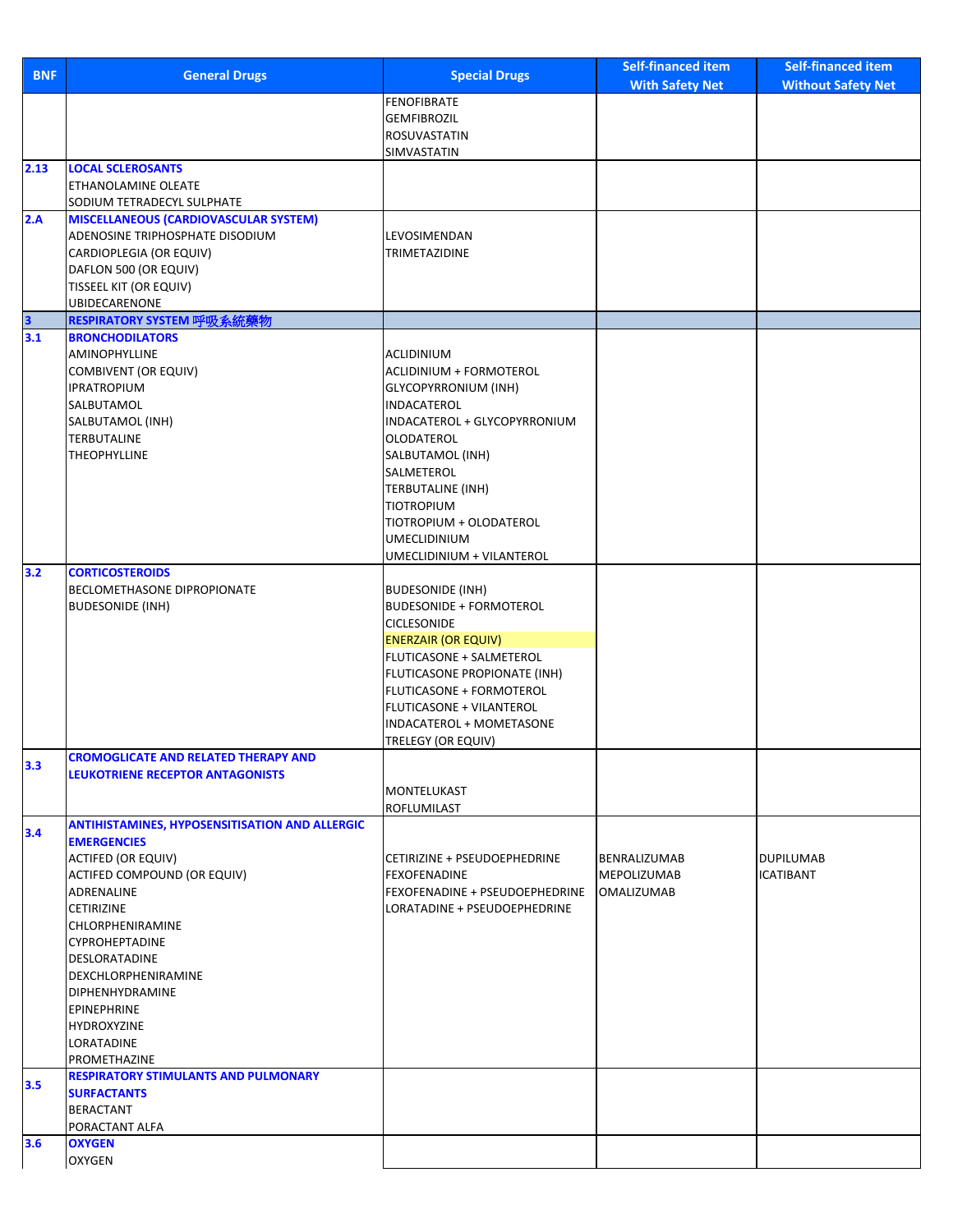| <b>BNF</b> | <b>General Drugs</b>                                 | <b>Special Drugs</b>             | <b>Self-financed item</b> | <b>Self-financed item</b> |
|------------|------------------------------------------------------|----------------------------------|---------------------------|---------------------------|
| 3.7        | <b>MUCOLYTICS</b>                                    |                                  | <b>With Safety Net</b>    | <b>Without Safety Net</b> |
|            | <b>ACETYLCYSTEINE</b>                                |                                  |                           |                           |
|            | AMBROXOL                                             |                                  |                           |                           |
|            | <b>BROMHEXINE</b>                                    |                                  |                           |                           |
|            | <b>CYCLIDROL</b>                                     |                                  |                           |                           |
| 3.8        | <b>AROMATIC INHALATIONS</b>                          |                                  |                           |                           |
|            | BENZOIN COMPOUND TINCTURE                            |                                  |                           |                           |
| 3.9        | <b>COUGH PREPARATIONS</b><br>AMMONIA AND IPECACUANHA |                                  |                           |                           |
|            | <b>COCILLANA (OR EQUIV)</b>                          |                                  |                           |                           |
|            | <b>CODEINE PHOSPHATE</b>                             |                                  |                           |                           |
|            | DIPHENHYDRAMINE COMPOUND                             |                                  |                           |                           |
|            | PHOLCODINE                                           |                                  |                           |                           |
|            | PROMETHAZINE COMPOUND                                |                                  |                           |                           |
| 3.10       | <b>SYSTEMIC NASAL DECONGESTANTS</b>                  |                                  |                           |                           |
|            | PSEUDOEPHEDRINE                                      |                                  |                           |                           |
| 3.11       | <b>ANTIFIBROTICS</b>                                 |                                  | NINTEDANIB (OFEV)         |                           |
| 3.A        | <b>MISCELLANEOUS (RESPIRATORY SYSTEM)</b>            |                                  |                           |                           |
|            | <b>CAFFEINE</b>                                      |                                  |                           |                           |
|            | LYSOZYME                                             |                                  |                           |                           |
|            | NEOZEP (OR EQUIV)                                    |                                  |                           |                           |
|            | <b>TALC STERILE</b>                                  |                                  |                           |                           |
| 4          | CENTRAL NERVOUS SYSTEM 中樞神經系統藥物                      |                                  |                           |                           |
| 4.1        | <b>HYPNOTICS AND ANXIOLYTICS</b><br>ALPRAZOLAM       |                                  |                           |                           |
|            | BROMAZEPAM                                           |                                  |                           |                           |
|            | <b>BUSPIRONE</b>                                     |                                  |                           |                           |
|            | <b>CHLORAL HYDRATE</b>                               |                                  |                           |                           |
|            | CHLORDIAZEPOXIDE                                     |                                  |                           |                           |
|            | CHLORMETHIAZOLE                                      |                                  |                           |                           |
|            | <b>DIAZEPAM</b>                                      |                                  |                           |                           |
|            | FLUNITRAZEPAM                                        |                                  |                           |                           |
|            | LORAZEPAM<br><b>MELATONIN</b>                        |                                  |                           |                           |
|            | MIDAZOLAM                                            |                                  |                           |                           |
|            | NITRAZEPAM                                           |                                  |                           |                           |
|            | TRIAZOLAM                                            |                                  |                           |                           |
|            | ZOLPIDEM                                             |                                  |                           |                           |
|            | <b>ZOPICLONE</b>                                     |                                  |                           |                           |
| 4.2        | DRUGS USED IN PSYCHOSES AND RELATED DISORDERS        |                                  |                           |                           |
|            | AMISULPRIDE<br>ARIPIPRAZOLE                          | ARIPIPRAZOLE                     |                           |                           |
|            | BREXPIPRAZOLE                                        | <b>CLOZAPINE</b><br>PALIPERIDONE |                           |                           |
|            | CHLORPROMAZINE                                       | RISPERIDONE                      |                           |                           |
|            | <b>FLUPENTHIXOL</b>                                  |                                  |                           |                           |
|            | FLUPHENAZINE                                         |                                  |                           |                           |
|            | HALOPERIDOL                                          |                                  |                           |                           |
|            | LITHIUM CARBONATE                                    |                                  |                           |                           |
|            | LITHIUM SULPHATE                                     |                                  |                           |                           |
|            | LURASIDONE<br>OLANZAPINE                             |                                  |                           |                           |
|            | PALIPERIDONE                                         |                                  |                           |                           |
|            | PERICYAZINE                                          |                                  |                           |                           |
|            | PIMOZIDE                                             |                                  |                           |                           |
|            | QUETIAPINE                                           |                                  |                           |                           |
|            | RISPERIDONE                                          |                                  |                           |                           |
|            | <b>SULPIRIDE</b>                                     |                                  |                           |                           |
|            | TRIFLUOPERAZINE                                      |                                  |                           |                           |
|            | ZIPRASIDONE<br>ZUCLOPENTHIXOL                        |                                  |                           |                           |
| 4.3        | <b>ANTIDEPRESSANT DRUGS</b>                          |                                  |                           |                           |
|            | <b>AMITRIPTYLINE</b>                                 | <b>AGOMELATINE</b>               |                           |                           |
|            | <b>CITALOPRAM</b>                                    | <b>BUPROPION</b>                 |                           |                           |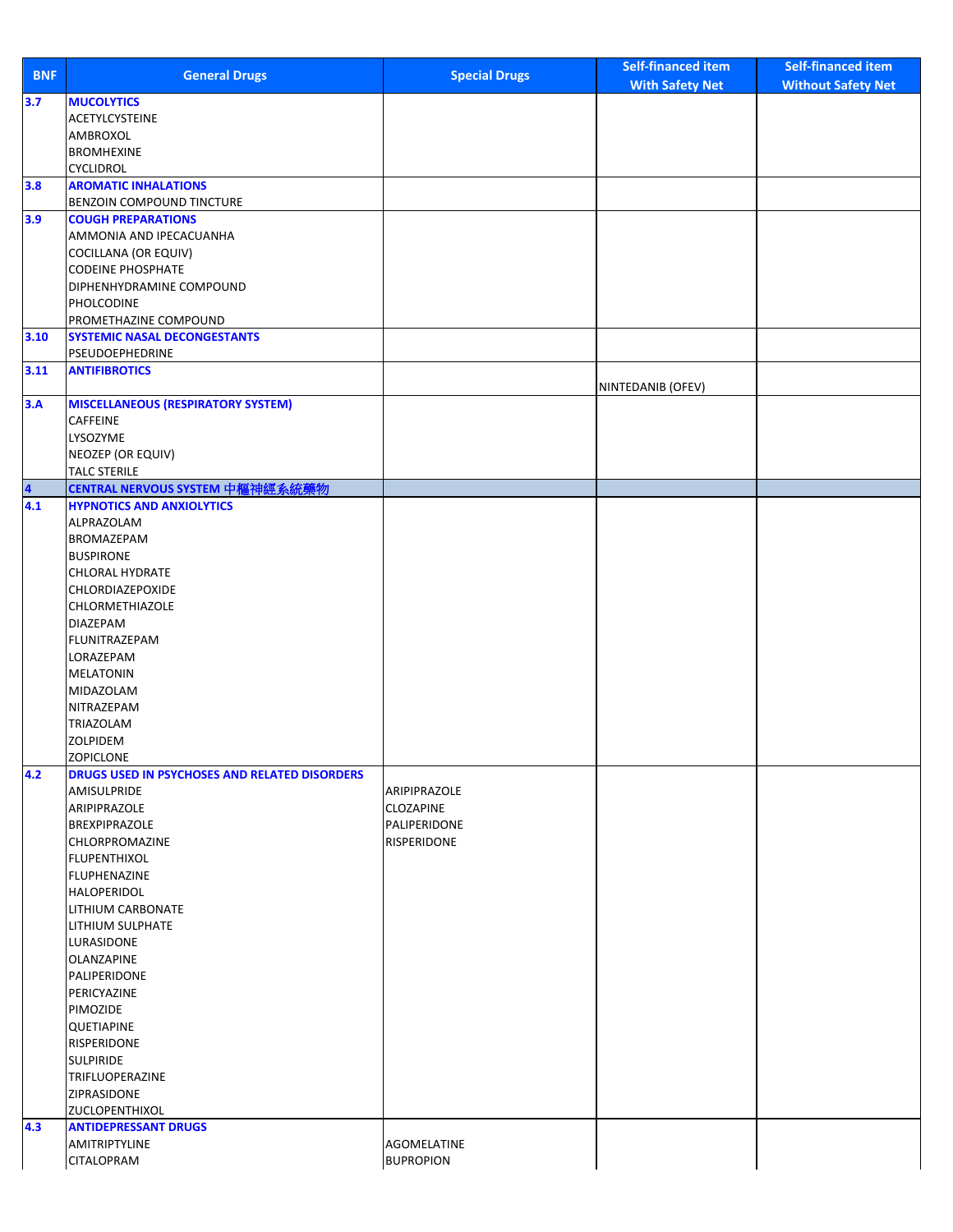| <b>With Safety Net</b><br><b>Without Safety Net</b><br>CLOMIPRAMINE<br>DESVENLAFAXINE<br>DEANXIT (OR EQUIV)<br><b>DULOXETINE</b><br><b>DOTHIEPIN</b><br><b>ESCITALOPRAM</b><br><b>DOXEPIN</b><br>FLUVOXAMINE<br><b>FLUOXETINE</b><br>MILNACIPRAN<br><b>FLUPENTHIXOL</b><br>PAROXETINE<br><b>IMIPRAMINE</b><br>VENLAFAXINE<br><b>MIANSERIN</b><br><b>VORTIOXETINE</b><br>MIRTAZAPINE<br>MOCLOBEMIDE<br>NORTRIPTYLINE<br>PAROXETINE<br>SERTRALINE<br>TRAZODONE<br>TRIMIPRAMINE<br>CNS STIMULANTS AND OTHER DRUGS USED FOR<br><b>ATTENTION DEFICIT HYPERACTIVITY DISORDER</b><br><b>ATOMOXETINE</b><br>LISDEXAMFETAMINE<br>METHYLPHENIDATE<br><b>DRUGS USED IN NAUSEA AND VERTIGO</b><br><b>BETAHISTINE</b><br>APREPITANT<br>CINNARIZINE<br><b>FOSAPREPITANT</b><br>DIMENHYDRINATE<br><b>GRANISETRON</b><br>NETUPITANT + PALONOSETRON<br>DIMENHYDRINATE (SUPP)<br><b>DOMPERIDONE</b><br>ONDANSETRON<br><b>FLUNARIZINE</b><br><b>HYOSCINE (PATCH)</b><br>METOCLOPRAMIDE<br>PROCHLORPERAZINE<br>PROMETHAZINE<br>4.7<br><b>ANALGESICS</b><br>ALCOHOL ABSOLUTE (INJECTION)<br><b>BUPRENORPHINE (PATCH)</b><br><b>ERENUMAB</b><br><b>ASPIRIN</b><br><b>DULOXETINE</b><br><b>GALCANEZUMAB</b><br><b>BUPRENORPHINE</b><br>FENTANYL (PATCH)<br>CAFERGOT (OR EQUIV)<br><b>GABAPENTIN</b><br>CARBAMAZEPINE<br><b>MORPHINE</b><br><b>CLONIDINE</b><br><b>OXYCODONE</b><br><b>CODEINE PHOSPHATE</b><br>PARACETAMOL<br><b>DIHYDROCODEINE</b><br>PREGABALIN<br><b>METHADONE</b><br>ZOLMITRIPTAN<br><b>MORPHINE</b><br>PARACETAMOL<br>PARACETAMOL (SUPP)<br>PETHIDINE<br><b>PIZOTIFEN</b><br>SUMATRIPTAN<br>TRAMADOL<br><b>ANTIEPILEPTICS</b><br>CARBAMAZEPINE<br><b>BRIVARACETAM</b><br>CLOBAZAM<br>GABAPENTIN<br>CLONAZEPAM<br>LACOSAMIDE<br><b>DIAZEPAM</b><br>LAMOTRIGINE<br>DIAZEPAM (RECTAL)<br>LEVETIRACETAM<br>ETHOSUXIMIDE<br>OXCARBAZEPINE<br>PARALDEHYDE<br>PERAMPANEL<br>PHENOBARBITONE<br>PREGABALIN<br><b>PHENYTOIN</b><br><b>RUFINAMIDE</b><br>VALPROATE SODIUM<br><b>TOPIRAMATE</b><br><b>VIGABATRIN</b><br>DRUGS USED IN PARKINSONISM AND RELATED<br><b>DISORDERS</b><br>AMANTADINE<br><b>BOTULINUM TYPE A TOXIN</b><br>BENZHEXOL<br>PRAMIPEXOLE | <b>BNF</b> | <b>General Drugs</b> | <b>Special Drugs</b> | <b>Self-financed item</b> | <b>Self-financed item</b> |
|-------------------------------------------------------------------------------------------------------------------------------------------------------------------------------------------------------------------------------------------------------------------------------------------------------------------------------------------------------------------------------------------------------------------------------------------------------------------------------------------------------------------------------------------------------------------------------------------------------------------------------------------------------------------------------------------------------------------------------------------------------------------------------------------------------------------------------------------------------------------------------------------------------------------------------------------------------------------------------------------------------------------------------------------------------------------------------------------------------------------------------------------------------------------------------------------------------------------------------------------------------------------------------------------------------------------------------------------------------------------------------------------------------------------------------------------------------------------------------------------------------------------------------------------------------------------------------------------------------------------------------------------------------------------------------------------------------------------------------------------------------------------------------------------------------------------------------------------------------------------------------------------------------------------------------------------------------------------------------------------------------------------------------------------------------------------------------------------------------------------------------------------------|------------|----------------------|----------------------|---------------------------|---------------------------|
|                                                                                                                                                                                                                                                                                                                                                                                                                                                                                                                                                                                                                                                                                                                                                                                                                                                                                                                                                                                                                                                                                                                                                                                                                                                                                                                                                                                                                                                                                                                                                                                                                                                                                                                                                                                                                                                                                                                                                                                                                                                                                                                                                 |            |                      |                      |                           |                           |
|                                                                                                                                                                                                                                                                                                                                                                                                                                                                                                                                                                                                                                                                                                                                                                                                                                                                                                                                                                                                                                                                                                                                                                                                                                                                                                                                                                                                                                                                                                                                                                                                                                                                                                                                                                                                                                                                                                                                                                                                                                                                                                                                                 |            |                      |                      |                           |                           |
|                                                                                                                                                                                                                                                                                                                                                                                                                                                                                                                                                                                                                                                                                                                                                                                                                                                                                                                                                                                                                                                                                                                                                                                                                                                                                                                                                                                                                                                                                                                                                                                                                                                                                                                                                                                                                                                                                                                                                                                                                                                                                                                                                 |            |                      |                      |                           |                           |
|                                                                                                                                                                                                                                                                                                                                                                                                                                                                                                                                                                                                                                                                                                                                                                                                                                                                                                                                                                                                                                                                                                                                                                                                                                                                                                                                                                                                                                                                                                                                                                                                                                                                                                                                                                                                                                                                                                                                                                                                                                                                                                                                                 |            |                      |                      |                           |                           |
|                                                                                                                                                                                                                                                                                                                                                                                                                                                                                                                                                                                                                                                                                                                                                                                                                                                                                                                                                                                                                                                                                                                                                                                                                                                                                                                                                                                                                                                                                                                                                                                                                                                                                                                                                                                                                                                                                                                                                                                                                                                                                                                                                 |            |                      |                      |                           |                           |
|                                                                                                                                                                                                                                                                                                                                                                                                                                                                                                                                                                                                                                                                                                                                                                                                                                                                                                                                                                                                                                                                                                                                                                                                                                                                                                                                                                                                                                                                                                                                                                                                                                                                                                                                                                                                                                                                                                                                                                                                                                                                                                                                                 |            |                      |                      |                           |                           |
|                                                                                                                                                                                                                                                                                                                                                                                                                                                                                                                                                                                                                                                                                                                                                                                                                                                                                                                                                                                                                                                                                                                                                                                                                                                                                                                                                                                                                                                                                                                                                                                                                                                                                                                                                                                                                                                                                                                                                                                                                                                                                                                                                 |            |                      |                      |                           |                           |
|                                                                                                                                                                                                                                                                                                                                                                                                                                                                                                                                                                                                                                                                                                                                                                                                                                                                                                                                                                                                                                                                                                                                                                                                                                                                                                                                                                                                                                                                                                                                                                                                                                                                                                                                                                                                                                                                                                                                                                                                                                                                                                                                                 |            |                      |                      |                           |                           |
|                                                                                                                                                                                                                                                                                                                                                                                                                                                                                                                                                                                                                                                                                                                                                                                                                                                                                                                                                                                                                                                                                                                                                                                                                                                                                                                                                                                                                                                                                                                                                                                                                                                                                                                                                                                                                                                                                                                                                                                                                                                                                                                                                 |            |                      |                      |                           |                           |
|                                                                                                                                                                                                                                                                                                                                                                                                                                                                                                                                                                                                                                                                                                                                                                                                                                                                                                                                                                                                                                                                                                                                                                                                                                                                                                                                                                                                                                                                                                                                                                                                                                                                                                                                                                                                                                                                                                                                                                                                                                                                                                                                                 |            |                      |                      |                           |                           |
|                                                                                                                                                                                                                                                                                                                                                                                                                                                                                                                                                                                                                                                                                                                                                                                                                                                                                                                                                                                                                                                                                                                                                                                                                                                                                                                                                                                                                                                                                                                                                                                                                                                                                                                                                                                                                                                                                                                                                                                                                                                                                                                                                 |            |                      |                      |                           |                           |
|                                                                                                                                                                                                                                                                                                                                                                                                                                                                                                                                                                                                                                                                                                                                                                                                                                                                                                                                                                                                                                                                                                                                                                                                                                                                                                                                                                                                                                                                                                                                                                                                                                                                                                                                                                                                                                                                                                                                                                                                                                                                                                                                                 |            |                      |                      |                           |                           |
|                                                                                                                                                                                                                                                                                                                                                                                                                                                                                                                                                                                                                                                                                                                                                                                                                                                                                                                                                                                                                                                                                                                                                                                                                                                                                                                                                                                                                                                                                                                                                                                                                                                                                                                                                                                                                                                                                                                                                                                                                                                                                                                                                 |            |                      |                      |                           |                           |
|                                                                                                                                                                                                                                                                                                                                                                                                                                                                                                                                                                                                                                                                                                                                                                                                                                                                                                                                                                                                                                                                                                                                                                                                                                                                                                                                                                                                                                                                                                                                                                                                                                                                                                                                                                                                                                                                                                                                                                                                                                                                                                                                                 |            |                      |                      |                           |                           |
|                                                                                                                                                                                                                                                                                                                                                                                                                                                                                                                                                                                                                                                                                                                                                                                                                                                                                                                                                                                                                                                                                                                                                                                                                                                                                                                                                                                                                                                                                                                                                                                                                                                                                                                                                                                                                                                                                                                                                                                                                                                                                                                                                 |            |                      |                      |                           |                           |
|                                                                                                                                                                                                                                                                                                                                                                                                                                                                                                                                                                                                                                                                                                                                                                                                                                                                                                                                                                                                                                                                                                                                                                                                                                                                                                                                                                                                                                                                                                                                                                                                                                                                                                                                                                                                                                                                                                                                                                                                                                                                                                                                                 | 4.4        |                      |                      |                           |                           |
|                                                                                                                                                                                                                                                                                                                                                                                                                                                                                                                                                                                                                                                                                                                                                                                                                                                                                                                                                                                                                                                                                                                                                                                                                                                                                                                                                                                                                                                                                                                                                                                                                                                                                                                                                                                                                                                                                                                                                                                                                                                                                                                                                 |            |                      |                      |                           |                           |
|                                                                                                                                                                                                                                                                                                                                                                                                                                                                                                                                                                                                                                                                                                                                                                                                                                                                                                                                                                                                                                                                                                                                                                                                                                                                                                                                                                                                                                                                                                                                                                                                                                                                                                                                                                                                                                                                                                                                                                                                                                                                                                                                                 |            |                      |                      |                           |                           |
|                                                                                                                                                                                                                                                                                                                                                                                                                                                                                                                                                                                                                                                                                                                                                                                                                                                                                                                                                                                                                                                                                                                                                                                                                                                                                                                                                                                                                                                                                                                                                                                                                                                                                                                                                                                                                                                                                                                                                                                                                                                                                                                                                 |            |                      |                      |                           |                           |
|                                                                                                                                                                                                                                                                                                                                                                                                                                                                                                                                                                                                                                                                                                                                                                                                                                                                                                                                                                                                                                                                                                                                                                                                                                                                                                                                                                                                                                                                                                                                                                                                                                                                                                                                                                                                                                                                                                                                                                                                                                                                                                                                                 | 4.6        |                      |                      |                           |                           |
|                                                                                                                                                                                                                                                                                                                                                                                                                                                                                                                                                                                                                                                                                                                                                                                                                                                                                                                                                                                                                                                                                                                                                                                                                                                                                                                                                                                                                                                                                                                                                                                                                                                                                                                                                                                                                                                                                                                                                                                                                                                                                                                                                 |            |                      |                      |                           |                           |
|                                                                                                                                                                                                                                                                                                                                                                                                                                                                                                                                                                                                                                                                                                                                                                                                                                                                                                                                                                                                                                                                                                                                                                                                                                                                                                                                                                                                                                                                                                                                                                                                                                                                                                                                                                                                                                                                                                                                                                                                                                                                                                                                                 |            |                      |                      |                           |                           |
|                                                                                                                                                                                                                                                                                                                                                                                                                                                                                                                                                                                                                                                                                                                                                                                                                                                                                                                                                                                                                                                                                                                                                                                                                                                                                                                                                                                                                                                                                                                                                                                                                                                                                                                                                                                                                                                                                                                                                                                                                                                                                                                                                 |            |                      |                      |                           |                           |
|                                                                                                                                                                                                                                                                                                                                                                                                                                                                                                                                                                                                                                                                                                                                                                                                                                                                                                                                                                                                                                                                                                                                                                                                                                                                                                                                                                                                                                                                                                                                                                                                                                                                                                                                                                                                                                                                                                                                                                                                                                                                                                                                                 |            |                      |                      |                           |                           |
|                                                                                                                                                                                                                                                                                                                                                                                                                                                                                                                                                                                                                                                                                                                                                                                                                                                                                                                                                                                                                                                                                                                                                                                                                                                                                                                                                                                                                                                                                                                                                                                                                                                                                                                                                                                                                                                                                                                                                                                                                                                                                                                                                 |            |                      |                      |                           |                           |
|                                                                                                                                                                                                                                                                                                                                                                                                                                                                                                                                                                                                                                                                                                                                                                                                                                                                                                                                                                                                                                                                                                                                                                                                                                                                                                                                                                                                                                                                                                                                                                                                                                                                                                                                                                                                                                                                                                                                                                                                                                                                                                                                                 |            |                      |                      |                           |                           |
|                                                                                                                                                                                                                                                                                                                                                                                                                                                                                                                                                                                                                                                                                                                                                                                                                                                                                                                                                                                                                                                                                                                                                                                                                                                                                                                                                                                                                                                                                                                                                                                                                                                                                                                                                                                                                                                                                                                                                                                                                                                                                                                                                 |            |                      |                      |                           |                           |
|                                                                                                                                                                                                                                                                                                                                                                                                                                                                                                                                                                                                                                                                                                                                                                                                                                                                                                                                                                                                                                                                                                                                                                                                                                                                                                                                                                                                                                                                                                                                                                                                                                                                                                                                                                                                                                                                                                                                                                                                                                                                                                                                                 |            |                      |                      |                           |                           |
|                                                                                                                                                                                                                                                                                                                                                                                                                                                                                                                                                                                                                                                                                                                                                                                                                                                                                                                                                                                                                                                                                                                                                                                                                                                                                                                                                                                                                                                                                                                                                                                                                                                                                                                                                                                                                                                                                                                                                                                                                                                                                                                                                 |            |                      |                      |                           |                           |
|                                                                                                                                                                                                                                                                                                                                                                                                                                                                                                                                                                                                                                                                                                                                                                                                                                                                                                                                                                                                                                                                                                                                                                                                                                                                                                                                                                                                                                                                                                                                                                                                                                                                                                                                                                                                                                                                                                                                                                                                                                                                                                                                                 |            |                      |                      |                           |                           |
|                                                                                                                                                                                                                                                                                                                                                                                                                                                                                                                                                                                                                                                                                                                                                                                                                                                                                                                                                                                                                                                                                                                                                                                                                                                                                                                                                                                                                                                                                                                                                                                                                                                                                                                                                                                                                                                                                                                                                                                                                                                                                                                                                 |            |                      |                      |                           |                           |
|                                                                                                                                                                                                                                                                                                                                                                                                                                                                                                                                                                                                                                                                                                                                                                                                                                                                                                                                                                                                                                                                                                                                                                                                                                                                                                                                                                                                                                                                                                                                                                                                                                                                                                                                                                                                                                                                                                                                                                                                                                                                                                                                                 |            |                      |                      |                           |                           |
|                                                                                                                                                                                                                                                                                                                                                                                                                                                                                                                                                                                                                                                                                                                                                                                                                                                                                                                                                                                                                                                                                                                                                                                                                                                                                                                                                                                                                                                                                                                                                                                                                                                                                                                                                                                                                                                                                                                                                                                                                                                                                                                                                 |            |                      |                      |                           |                           |
|                                                                                                                                                                                                                                                                                                                                                                                                                                                                                                                                                                                                                                                                                                                                                                                                                                                                                                                                                                                                                                                                                                                                                                                                                                                                                                                                                                                                                                                                                                                                                                                                                                                                                                                                                                                                                                                                                                                                                                                                                                                                                                                                                 |            |                      |                      |                           |                           |
|                                                                                                                                                                                                                                                                                                                                                                                                                                                                                                                                                                                                                                                                                                                                                                                                                                                                                                                                                                                                                                                                                                                                                                                                                                                                                                                                                                                                                                                                                                                                                                                                                                                                                                                                                                                                                                                                                                                                                                                                                                                                                                                                                 |            |                      |                      |                           |                           |
|                                                                                                                                                                                                                                                                                                                                                                                                                                                                                                                                                                                                                                                                                                                                                                                                                                                                                                                                                                                                                                                                                                                                                                                                                                                                                                                                                                                                                                                                                                                                                                                                                                                                                                                                                                                                                                                                                                                                                                                                                                                                                                                                                 |            |                      |                      |                           |                           |
|                                                                                                                                                                                                                                                                                                                                                                                                                                                                                                                                                                                                                                                                                                                                                                                                                                                                                                                                                                                                                                                                                                                                                                                                                                                                                                                                                                                                                                                                                                                                                                                                                                                                                                                                                                                                                                                                                                                                                                                                                                                                                                                                                 |            |                      |                      |                           |                           |
|                                                                                                                                                                                                                                                                                                                                                                                                                                                                                                                                                                                                                                                                                                                                                                                                                                                                                                                                                                                                                                                                                                                                                                                                                                                                                                                                                                                                                                                                                                                                                                                                                                                                                                                                                                                                                                                                                                                                                                                                                                                                                                                                                 |            |                      |                      |                           |                           |
|                                                                                                                                                                                                                                                                                                                                                                                                                                                                                                                                                                                                                                                                                                                                                                                                                                                                                                                                                                                                                                                                                                                                                                                                                                                                                                                                                                                                                                                                                                                                                                                                                                                                                                                                                                                                                                                                                                                                                                                                                                                                                                                                                 |            |                      |                      |                           |                           |
|                                                                                                                                                                                                                                                                                                                                                                                                                                                                                                                                                                                                                                                                                                                                                                                                                                                                                                                                                                                                                                                                                                                                                                                                                                                                                                                                                                                                                                                                                                                                                                                                                                                                                                                                                                                                                                                                                                                                                                                                                                                                                                                                                 |            |                      |                      |                           |                           |
|                                                                                                                                                                                                                                                                                                                                                                                                                                                                                                                                                                                                                                                                                                                                                                                                                                                                                                                                                                                                                                                                                                                                                                                                                                                                                                                                                                                                                                                                                                                                                                                                                                                                                                                                                                                                                                                                                                                                                                                                                                                                                                                                                 |            |                      |                      |                           |                           |
|                                                                                                                                                                                                                                                                                                                                                                                                                                                                                                                                                                                                                                                                                                                                                                                                                                                                                                                                                                                                                                                                                                                                                                                                                                                                                                                                                                                                                                                                                                                                                                                                                                                                                                                                                                                                                                                                                                                                                                                                                                                                                                                                                 |            |                      |                      |                           |                           |
|                                                                                                                                                                                                                                                                                                                                                                                                                                                                                                                                                                                                                                                                                                                                                                                                                                                                                                                                                                                                                                                                                                                                                                                                                                                                                                                                                                                                                                                                                                                                                                                                                                                                                                                                                                                                                                                                                                                                                                                                                                                                                                                                                 |            |                      |                      |                           |                           |
|                                                                                                                                                                                                                                                                                                                                                                                                                                                                                                                                                                                                                                                                                                                                                                                                                                                                                                                                                                                                                                                                                                                                                                                                                                                                                                                                                                                                                                                                                                                                                                                                                                                                                                                                                                                                                                                                                                                                                                                                                                                                                                                                                 |            |                      |                      |                           |                           |
|                                                                                                                                                                                                                                                                                                                                                                                                                                                                                                                                                                                                                                                                                                                                                                                                                                                                                                                                                                                                                                                                                                                                                                                                                                                                                                                                                                                                                                                                                                                                                                                                                                                                                                                                                                                                                                                                                                                                                                                                                                                                                                                                                 |            |                      |                      |                           |                           |
|                                                                                                                                                                                                                                                                                                                                                                                                                                                                                                                                                                                                                                                                                                                                                                                                                                                                                                                                                                                                                                                                                                                                                                                                                                                                                                                                                                                                                                                                                                                                                                                                                                                                                                                                                                                                                                                                                                                                                                                                                                                                                                                                                 | 4.8        |                      |                      |                           |                           |
|                                                                                                                                                                                                                                                                                                                                                                                                                                                                                                                                                                                                                                                                                                                                                                                                                                                                                                                                                                                                                                                                                                                                                                                                                                                                                                                                                                                                                                                                                                                                                                                                                                                                                                                                                                                                                                                                                                                                                                                                                                                                                                                                                 |            |                      |                      |                           |                           |
|                                                                                                                                                                                                                                                                                                                                                                                                                                                                                                                                                                                                                                                                                                                                                                                                                                                                                                                                                                                                                                                                                                                                                                                                                                                                                                                                                                                                                                                                                                                                                                                                                                                                                                                                                                                                                                                                                                                                                                                                                                                                                                                                                 |            |                      |                      |                           |                           |
|                                                                                                                                                                                                                                                                                                                                                                                                                                                                                                                                                                                                                                                                                                                                                                                                                                                                                                                                                                                                                                                                                                                                                                                                                                                                                                                                                                                                                                                                                                                                                                                                                                                                                                                                                                                                                                                                                                                                                                                                                                                                                                                                                 |            |                      |                      |                           |                           |
|                                                                                                                                                                                                                                                                                                                                                                                                                                                                                                                                                                                                                                                                                                                                                                                                                                                                                                                                                                                                                                                                                                                                                                                                                                                                                                                                                                                                                                                                                                                                                                                                                                                                                                                                                                                                                                                                                                                                                                                                                                                                                                                                                 |            |                      |                      |                           |                           |
|                                                                                                                                                                                                                                                                                                                                                                                                                                                                                                                                                                                                                                                                                                                                                                                                                                                                                                                                                                                                                                                                                                                                                                                                                                                                                                                                                                                                                                                                                                                                                                                                                                                                                                                                                                                                                                                                                                                                                                                                                                                                                                                                                 |            |                      |                      |                           |                           |
|                                                                                                                                                                                                                                                                                                                                                                                                                                                                                                                                                                                                                                                                                                                                                                                                                                                                                                                                                                                                                                                                                                                                                                                                                                                                                                                                                                                                                                                                                                                                                                                                                                                                                                                                                                                                                                                                                                                                                                                                                                                                                                                                                 |            |                      |                      |                           |                           |
|                                                                                                                                                                                                                                                                                                                                                                                                                                                                                                                                                                                                                                                                                                                                                                                                                                                                                                                                                                                                                                                                                                                                                                                                                                                                                                                                                                                                                                                                                                                                                                                                                                                                                                                                                                                                                                                                                                                                                                                                                                                                                                                                                 |            |                      |                      |                           |                           |
|                                                                                                                                                                                                                                                                                                                                                                                                                                                                                                                                                                                                                                                                                                                                                                                                                                                                                                                                                                                                                                                                                                                                                                                                                                                                                                                                                                                                                                                                                                                                                                                                                                                                                                                                                                                                                                                                                                                                                                                                                                                                                                                                                 |            |                      |                      |                           |                           |
|                                                                                                                                                                                                                                                                                                                                                                                                                                                                                                                                                                                                                                                                                                                                                                                                                                                                                                                                                                                                                                                                                                                                                                                                                                                                                                                                                                                                                                                                                                                                                                                                                                                                                                                                                                                                                                                                                                                                                                                                                                                                                                                                                 |            |                      |                      |                           |                           |
|                                                                                                                                                                                                                                                                                                                                                                                                                                                                                                                                                                                                                                                                                                                                                                                                                                                                                                                                                                                                                                                                                                                                                                                                                                                                                                                                                                                                                                                                                                                                                                                                                                                                                                                                                                                                                                                                                                                                                                                                                                                                                                                                                 |            |                      |                      |                           |                           |
|                                                                                                                                                                                                                                                                                                                                                                                                                                                                                                                                                                                                                                                                                                                                                                                                                                                                                                                                                                                                                                                                                                                                                                                                                                                                                                                                                                                                                                                                                                                                                                                                                                                                                                                                                                                                                                                                                                                                                                                                                                                                                                                                                 |            |                      |                      |                           |                           |
|                                                                                                                                                                                                                                                                                                                                                                                                                                                                                                                                                                                                                                                                                                                                                                                                                                                                                                                                                                                                                                                                                                                                                                                                                                                                                                                                                                                                                                                                                                                                                                                                                                                                                                                                                                                                                                                                                                                                                                                                                                                                                                                                                 | 4.9        |                      |                      |                           |                           |
|                                                                                                                                                                                                                                                                                                                                                                                                                                                                                                                                                                                                                                                                                                                                                                                                                                                                                                                                                                                                                                                                                                                                                                                                                                                                                                                                                                                                                                                                                                                                                                                                                                                                                                                                                                                                                                                                                                                                                                                                                                                                                                                                                 |            |                      |                      |                           |                           |
|                                                                                                                                                                                                                                                                                                                                                                                                                                                                                                                                                                                                                                                                                                                                                                                                                                                                                                                                                                                                                                                                                                                                                                                                                                                                                                                                                                                                                                                                                                                                                                                                                                                                                                                                                                                                                                                                                                                                                                                                                                                                                                                                                 |            |                      |                      |                           |                           |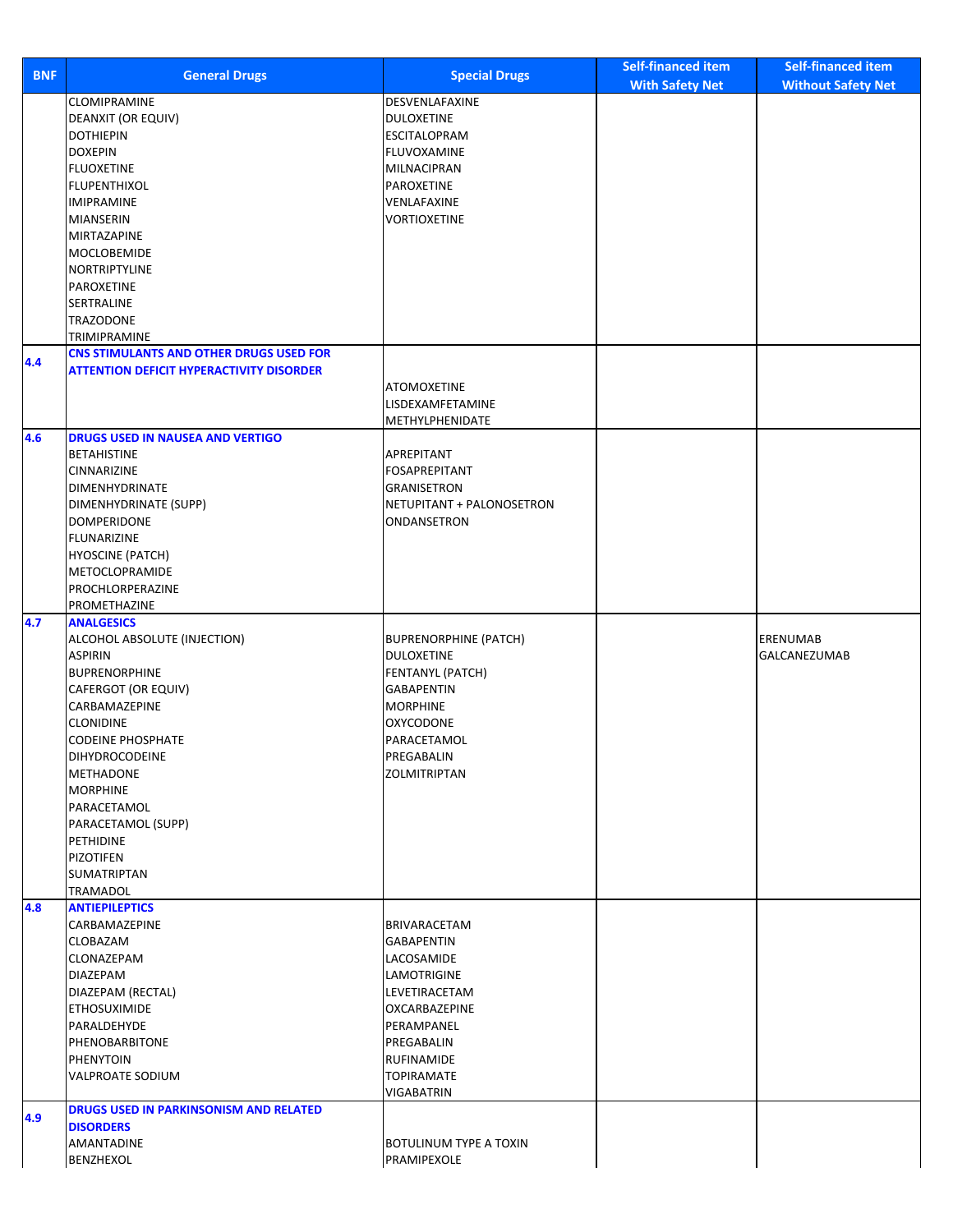| <b>BNF</b> | <b>General Drugs</b>                                  | <b>Special Drugs</b>            | <b>Self-financed item</b> | <b>Self-financed item</b> |
|------------|-------------------------------------------------------|---------------------------------|---------------------------|---------------------------|
|            | <b>BENZTROPINE</b>                                    | <b>RASAGILINE</b>               | <b>With Safety Net</b>    | <b>Without Safety Net</b> |
|            | <b>BROMOCRIPTINE</b>                                  | <b>ROPINIROLE</b>               |                           |                           |
|            | <b>ENTACAPONE</b>                                     | <b>ROTIGOTINE</b>               |                           |                           |
|            | MADOPAR (OR EQUIV)                                    |                                 |                           |                           |
|            | PIRACETAM                                             |                                 |                           |                           |
|            | SELEGILINE                                            |                                 |                           |                           |
|            | SINEMET (OR EQUIV)                                    |                                 |                           |                           |
|            | STALEVO (OR EQUIV)                                    |                                 |                           |                           |
|            | TETRABENAZINE                                         |                                 |                           |                           |
| 4.10       | <b>DRUGS USED IN SUBSTANCE DEPENDENCE</b>             |                                 |                           |                           |
|            | <b>DISULFIRAM</b>                                     | <b>BUPRENORPHINE + NALOXONE</b> |                           |                           |
|            | NALTREXONE                                            | <b>NICOTINE</b>                 |                           |                           |
|            |                                                       | NICOTINE (PATCH)                |                           |                           |
|            |                                                       | VARENICLINE                     |                           |                           |
| 4.11       | <b>DRUGS FOR DEMENTIA</b>                             |                                 |                           |                           |
|            | <b>DONEPEZIL</b><br><b>MEMANTINE</b>                  | DONEPEZIL<br>GALANTAMINE        |                           |                           |
|            | RIVASTIGMINE                                          | RIVASTIGMINE (PATCH)            |                           |                           |
| 4.A        | <b>MISCELLANEOUS (CENTRAL NERVOUS SYSTEM)</b>         |                                 |                           |                           |
|            | PYRITINOL                                             |                                 |                           |                           |
| 5          | INFECTIONS 抗微生物藥物                                     |                                 |                           |                           |
| 5.1        | <b>ANTIBACTERIAL DRUGS</b>                            |                                 |                           |                           |
|            | <b>AMIKACIN</b>                                       | BEDAQUILINE                     |                           |                           |
|            | AMINOSALICYLIC ACID                                   | CEFTAROLINE                     |                           |                           |
|            | <b>AMOXYCILLIN</b>                                    | CEFTAZIDIME + AVIBACTAM         |                           |                           |
|            | <b>AMPICILLIN</b>                                     | CEFTOLOZANE + TAZOBACTAM        |                           |                           |
|            | AUGMENTIN (OR EQUIV)                                  | COLISTIN SULPHOMETHATE SODIUM   |                           |                           |
|            | <b>AZITHROMYCIN</b>                                   | <b>DAPTOMYCIN</b>               |                           |                           |
|            | AZTREONAM                                             | DELAMANID                       |                           |                           |
|            | <b>BENZATHINE PENICILLIN</b>                          | <b>FOSFOMYCIN</b>               |                           |                           |
|            | BENZYLPENICILLIN POTASSIUM<br>BENZYLPENICILLIN SODIUM | LINEZOLID<br>RIFAPENTINE        |                           |                           |
|            | <b>CEFACLOR</b>                                       | RIFAXIMIN (REFERO)              |                           |                           |
|            | <b>CEFAZOLIN</b>                                      | <b>TIGECYCLINE</b>              |                           |                           |
|            | <b>CEFEPIME</b>                                       |                                 |                           |                           |
|            | <b>CEFIDEROCOL</b>                                    |                                 |                           |                           |
|            | CEFOTAXIME                                            |                                 |                           |                           |
|            | <b>CEFOXITIN</b>                                      |                                 |                           |                           |
|            | CEFPODOXIME                                           |                                 |                           |                           |
|            | CEFTAZIDIME                                           |                                 |                           |                           |
|            | <b>CEFTRIAXONE</b>                                    |                                 |                           |                           |
|            | <b>CEFUROXIME</b>                                     |                                 |                           |                           |
|            | <b>CEPHALEXIN</b>                                     |                                 |                           |                           |
|            | CIPROFLOXACIN                                         |                                 |                           |                           |
|            | <b>CLARITHROMYCIN</b><br><b>CLINDAMYCIN</b>           |                                 |                           |                           |
|            | <b>CLOFAZIMINE</b>                                    |                                 |                           |                           |
|            | CLOXACILLIN                                           |                                 |                           |                           |
|            | COTRIMOXAZOLE                                         |                                 |                           |                           |
|            | <b>CYCLOSERINE</b>                                    |                                 |                           |                           |
|            | <b>DAPSONE</b>                                        |                                 |                           |                           |
|            | <b>DOXYCYCLINE</b>                                    |                                 |                           |                           |
|            | <b>ERTAPENEM</b>                                      |                                 |                           |                           |
|            | <b>ERYTHROMYCIN</b>                                   |                                 |                           |                           |
|            | <b>ETHAMBUTOL</b>                                     |                                 |                           |                           |
|            | <b>FLUCLOXACILLIN</b>                                 |                                 |                           |                           |
|            | <b>FUSIDATE SODIUM</b>                                |                                 |                           |                           |
|            | <b>GENTAMICIN</b>                                     |                                 |                           |                           |
|            | <b>GENTAMICIN (BEADS)</b>                             |                                 |                           |                           |
|            | <b>ISONIAZID</b>                                      |                                 |                           |                           |
|            | <b>KANAMYCIN</b><br>LEVOFLOXACIN                      |                                 |                           |                           |
|            | <b>MEROPENEM</b>                                      |                                 |                           |                           |
|            | METRONIDAZOLE                                         |                                 |                           |                           |
|            |                                                       |                                 |                           |                           |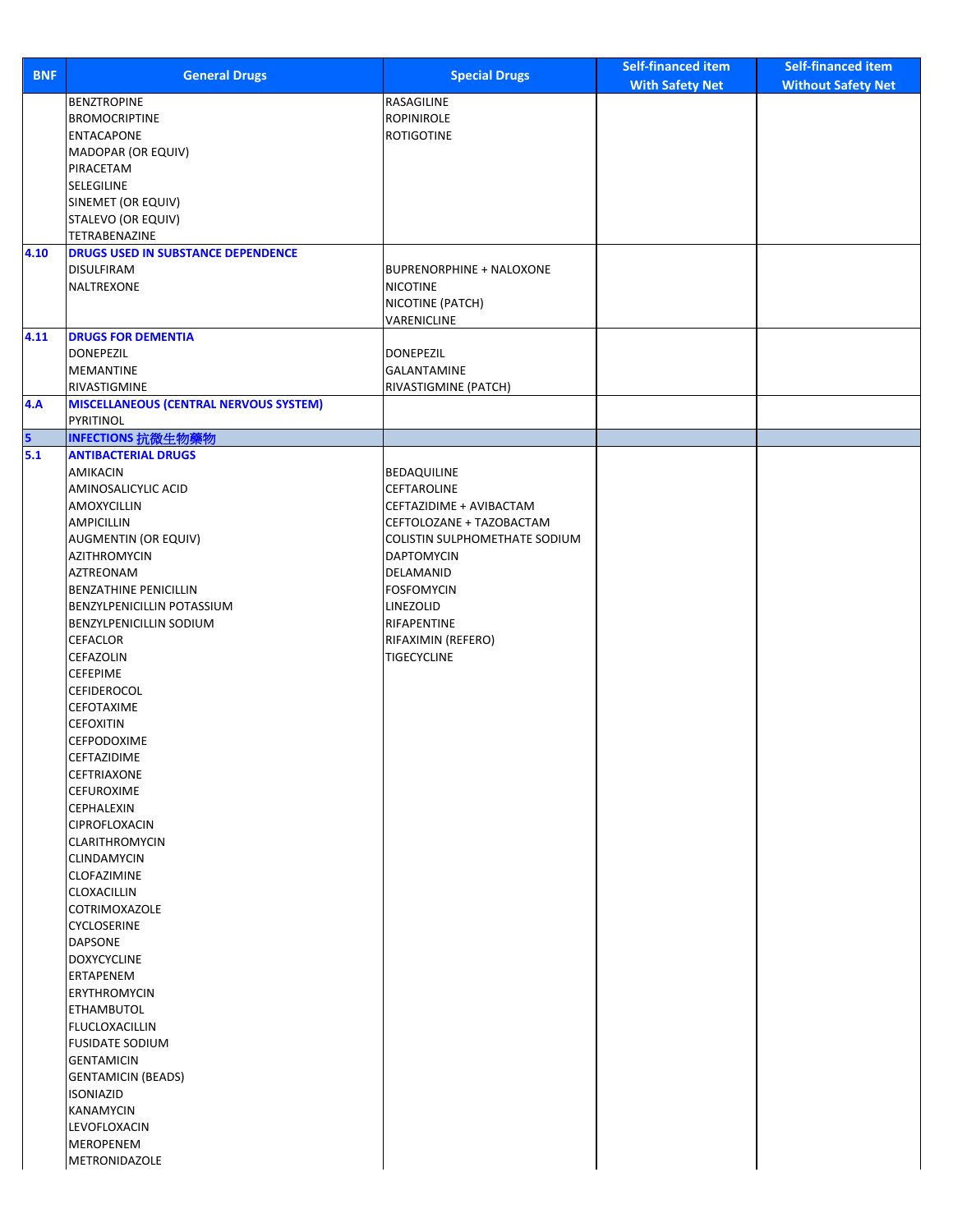| <b>BNF</b> | <b>General Drugs</b>                             | <b>Special Drugs</b>                         | <b>Self-financed item</b> | <b>Self-financed item</b> |
|------------|--------------------------------------------------|----------------------------------------------|---------------------------|---------------------------|
|            |                                                  |                                              | <b>With Safety Net</b>    | <b>Without Safety Net</b> |
|            | <b>MINOCYCLINE</b>                               |                                              |                           |                           |
|            | MOXIFLOXACIN                                     |                                              |                           |                           |
|            | <b>NEOMYCIN</b>                                  |                                              |                           |                           |
|            | NITROFURANTOIN                                   |                                              |                           |                           |
|            | <b>OFLOXACIN</b><br>OXYTETRACYCLINE + LIGNOCAINE |                                              |                           |                           |
|            | PENICILLIN V                                     |                                              |                           |                           |
|            | PIPERACILLIN                                     |                                              |                           |                           |
|            | PIPERACILLIN + TAZOBACTAM                        |                                              |                           |                           |
|            | PROTHIONAMIDE                                    |                                              |                           |                           |
|            | PYRAZINAMIDE                                     |                                              |                           |                           |
|            | RIFABUTIN                                        |                                              |                           |                           |
|            | RIFAMPICIN                                       |                                              |                           |                           |
|            | RIFATER (OR EQUIV)                               |                                              |                           |                           |
|            | RIFINAH (OR EQUIV)                               |                                              |                           |                           |
|            | SODIUM AMINO SALICYLATE                          |                                              |                           |                           |
|            | <b>STREPTOMYCIN</b><br>SULPERAZON (OR EQUIV)     |                                              |                           |                           |
|            | TEICOPLANIN                                      |                                              |                           |                           |
|            | TETRACYCLINE                                     |                                              |                           |                           |
|            | TIENAM (OR EQUIV)                                |                                              |                           |                           |
|            | TIMENTIN (OR EQUIV)                              |                                              |                           |                           |
|            | TINIDAZOLE                                       |                                              |                           |                           |
|            | <b>TOBRAMYCIN</b>                                |                                              |                           |                           |
|            | <b>TRIMETHOPRIM</b>                              |                                              |                           |                           |
|            | UNASYN (OR EQUIV)                                |                                              |                           |                           |
|            | VANCOMYCIN                                       |                                              |                           |                           |
| 5.2        | <b>ANTIFUNGAL DRUGS</b>                          |                                              |                           |                           |
|            | <b>5FLUCYTOSINE</b>                              | <b>AMPHOTERICIN B</b><br>(LIPID FORMULATION) |                           |                           |
|            | <b>AMPHOTERICIN B</b>                            | ANIDULAFUNGIN                                |                           |                           |
|            | <b>FLUCONAZOLE</b>                               | CASPOFUNGIN                                  |                           |                           |
|            | GRISEOFULVIN                                     | ISAVUCONAZOLE                                |                           |                           |
|            | <b>ITRACONAZOLE</b>                              | <b>MICAFUNGIN</b>                            |                           |                           |
|            | <b>TERBINAFINE</b>                               | POSACONAZOLE                                 |                           |                           |
|            |                                                  | VORICONAZOLE                                 |                           |                           |
| 5.3        | <b>ANTIVIRAL DRUGS</b>                           |                                              |                           |                           |
|            | ABACAVIR                                         | <b>ASUNAPREVIR</b>                           |                           | LETERMOVIR                |
|            | <b>ACYCLOVIR</b>                                 | DACLATASVIR                                  |                           |                           |
|            | ATAZANAVIR<br>ATRIPLA (OR EQUIV)                 | ELBASVIR + GRAZOPREVIR<br><b>ENTECAVIR</b>   |                           |                           |
|            | BIKTARVY (OR EQUIV)                              | <b>GLECAPREVIR + PIBRENTASVIR</b>            |                           |                           |
|            | <b>CIDOFOVIR</b>                                 | LAMIVUDINE (ZEFFIX)                          |                           |                           |
|            | COMPLERA (OR EQUIV)                              | LEDIPASVIR + SOFOSBUVIR                      |                           |                           |
|            | DARUNAVIR                                        | <b>OSELTAMIVIR</b>                           |                           |                           |
|            | DELSTRIGO (OR EQUIV)                             | PALIVIZUMAB                                  |                           |                           |
|            | DOLUTEGRAVIR                                     | RIBAVIRIN                                    |                           |                           |
|            | DOVATO (OR EQUIV)                                | SOFOSBUVIR                                   |                           |                           |
|            | EFAVIRENZ                                        | SOFOSBUVIR + VELPATASVIR                     |                           |                           |
|            | EMTRICITABINE + TENOFOVIR ALAFENAMIDE            | <b>TELBIVUDINE</b>                           |                           |                           |
|            | <b>ENFUVIRTIDE</b>                               | TENOFOVIR ALAFENAMIDE<br><b>FUMARATE</b>     |                           |                           |
|            | <b>ETRAVIRINE</b>                                | TENOFOVIR DISOPROXIL FUMARATE                |                           |                           |
|            | <b>FAMCICLOVIR</b>                               | <b>VOSEVI (OR EQUIV)</b>                     |                           |                           |
|            | <b>FAVIPIRAVIR</b>                               | ZANAMIVIR                                    |                           |                           |
|            | FOSCARNET                                        |                                              |                           |                           |
|            | <b>GANCICLOVIR</b>                               |                                              |                           |                           |
|            | <b>GENVOYA (OR EQUIV)</b>                        |                                              |                           |                           |
|            | KALETRA                                          |                                              |                           |                           |
|            | KIVEXA (OR EQUIV)                                |                                              |                           |                           |
|            | LAMIVUDINE (3TC)                                 |                                              |                           |                           |
|            | LAMIVUDINE + ZIDOVUDINE                          |                                              |                           |                           |
|            | <b>MARAVIROC</b>                                 |                                              |                           |                           |
|            | <b>NEVIRAPINE</b>                                |                                              |                           |                           |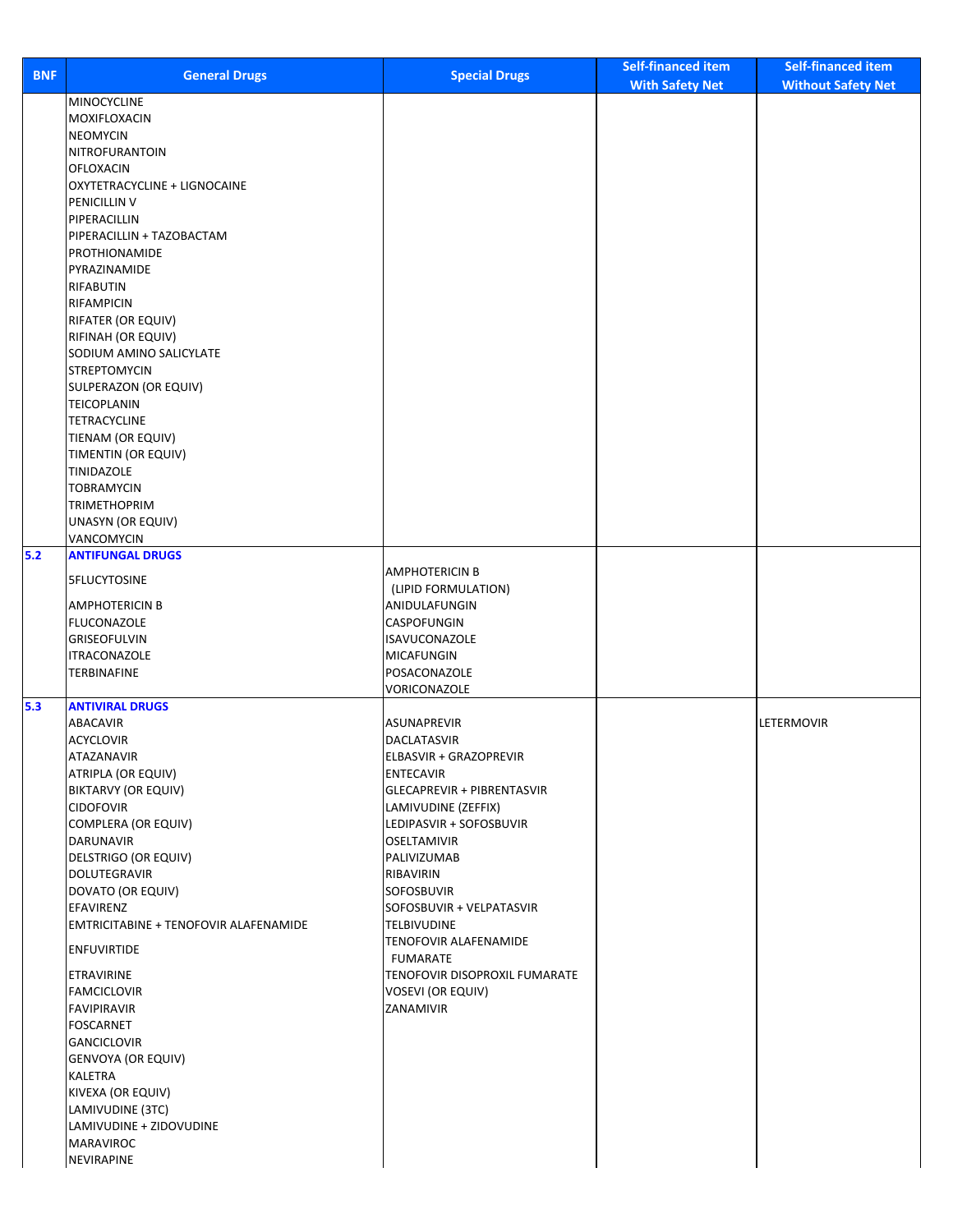| <b>BNF</b>     | <b>General Drugs</b>                   | <b>Special Drugs</b>                             | <b>Self-financed item</b> | <b>Self-financed item</b> |
|----------------|----------------------------------------|--------------------------------------------------|---------------------------|---------------------------|
|                |                                        |                                                  | <b>With Safety Net</b>    | <b>Without Safety Net</b> |
|                | <b>ODEFSEY (OR EQUIV)</b><br>PERAMIVIR |                                                  |                           |                           |
|                | PREZCOBIX (OR EQUIV)                   |                                                  |                           |                           |
|                | RALTEGRAVIR                            |                                                  |                           |                           |
|                | RIBAVIRIN                              |                                                  |                           |                           |
|                | RILPIVIRINE                            |                                                  |                           |                           |
|                | <b>RITONAVIR</b>                       |                                                  |                           |                           |
|                | <b>STRIBILD (OR EQUIV)</b>             |                                                  |                           |                           |
|                | SYMTUZA (OR EQUIV)                     |                                                  |                           |                           |
|                | TRIUMEQ (OR EQUIV)                     |                                                  |                           |                           |
|                | TRIZIVIR                               |                                                  |                           |                           |
|                | TRUVADA (OR EQUIV)<br>VALACICLOVIR     |                                                  |                           |                           |
|                | VALGANCICLOVIR                         |                                                  |                           |                           |
|                | ZIDOVUDINE                             |                                                  |                           |                           |
| 5.4            | <b>ANTIPROTOZOAL DRUGS</b>             |                                                  |                           |                           |
|                | ARTEMETHER + LUMEFANTRINE              |                                                  |                           |                           |
|                | ARTESUNATE                             |                                                  |                           |                           |
|                | <b>ATOVAQUONE</b>                      |                                                  |                           |                           |
|                | <b>CHLOROQUINE PHOSPHATE</b>           |                                                  |                           |                           |
|                | DILOXANIDE                             |                                                  |                           |                           |
|                | MALARONE (OR EQUIV)<br>MEFLOQUINE      |                                                  |                           |                           |
|                | NITAZOXANIDE                           |                                                  |                           |                           |
|                | PENTAMIDINE ISETHIONATE                |                                                  |                           |                           |
|                | PRIMAQUINE (PHOSPHATE)                 |                                                  |                           |                           |
|                | PYRIMETHAMINE                          |                                                  |                           |                           |
|                | <b>QUININE</b>                         |                                                  |                           |                           |
| 5.5            | <b>ANTHELMINTICS</b>                   |                                                  |                           |                           |
|                | ALBENDAZOLE                            |                                                  |                           |                           |
|                | <b>IVERMECTIN</b>                      |                                                  |                           |                           |
|                | LEVAMISOLE                             |                                                  |                           |                           |
|                | MEBENDAZOLE                            |                                                  |                           |                           |
|                | PRAZIQUANTEL                           |                                                  |                           |                           |
|                | PYRANTEL PAMOATE<br>TRICLABENDAZOLE    |                                                  |                           |                           |
| $6\phantom{a}$ | ENDOCRINE SYSTEM 内分泌系統藥物               |                                                  |                           |                           |
| 6.1            | <b>DRUGS USED IN DIABETES</b>          |                                                  |                           |                           |
|                | <b>DEXTROSE</b>                        | ACARBOSE                                         |                           |                           |
|                | <b>DIAZOXIDE</b>                       | <b>ALOGLIPTIN</b>                                |                           |                           |
|                | <b>GLICLAZIDE</b>                      | ALOGLIPTIN + PIOGLITAZONE                        |                           |                           |
|                | <b>GLIMEPIRIDE</b>                     | <b>BIPHASIC INSULIN ASPART</b>                   |                           |                           |
|                | <b>GLIPIZIDE</b>                       | <b>BIPHASIC INSULIN LISPRO</b>                   |                           |                           |
|                | <b>GLUCAGON</b>                        | <b>DAPAGLIFLOZIN</b>                             |                           |                           |
|                | INSULIN HUMAN (HUMULIN/ MIXTARD)       | DAPAGLIFLOZIN + METFORMIN                        |                           |                           |
|                | <b>INSULIN ISOPHANE HUMAN</b>          | <b>DULAGLUTIDE</b>                               |                           |                           |
|                | INSULIN NEUTRAL HUMAN<br>METFORMIN     | <b>EMPAGLIFLOZIN</b><br>EXENATIDE                |                           |                           |
|                |                                        | <b>INSULIN ASPART HUMAN</b>                      |                           |                           |
|                |                                        | <b>INSULIN DEGLUDEC</b>                          |                           |                           |
|                |                                        | INSULIN DEGLUDEC + ASPART                        |                           |                           |
|                |                                        | INSULIN DEGLUDEC + LIRAGLUTIDE                   |                           |                           |
|                |                                        | <b>INSULIN DETEMIR</b>                           |                           |                           |
|                |                                        | <b>INSULIN GLARGINE</b>                          |                           |                           |
|                |                                        | INSULIN GLARGINE + LIXISENATIDE                  |                           |                           |
|                |                                        | <b>INSULIN GLULISINE</b>                         |                           |                           |
|                |                                        | <b>INSULIN LISPRO HUMAN</b>                      |                           |                           |
|                |                                        | LINAGLIPTIN                                      |                           |                           |
|                |                                        | LINAGLIPTIN + METFORMIN<br>LIRAGLUTIDE (SAXENDA) |                           |                           |
|                |                                        | LIRAGLUTIDE (VICTOZA)                            |                           |                           |
|                |                                        | LIXISENATIDE                                     |                           |                           |
|                |                                        | <b>METFORMIN</b>                                 |                           |                           |
|                |                                        | PIOGLITAZONE                                     |                           |                           |
|                |                                        |                                                  |                           |                           |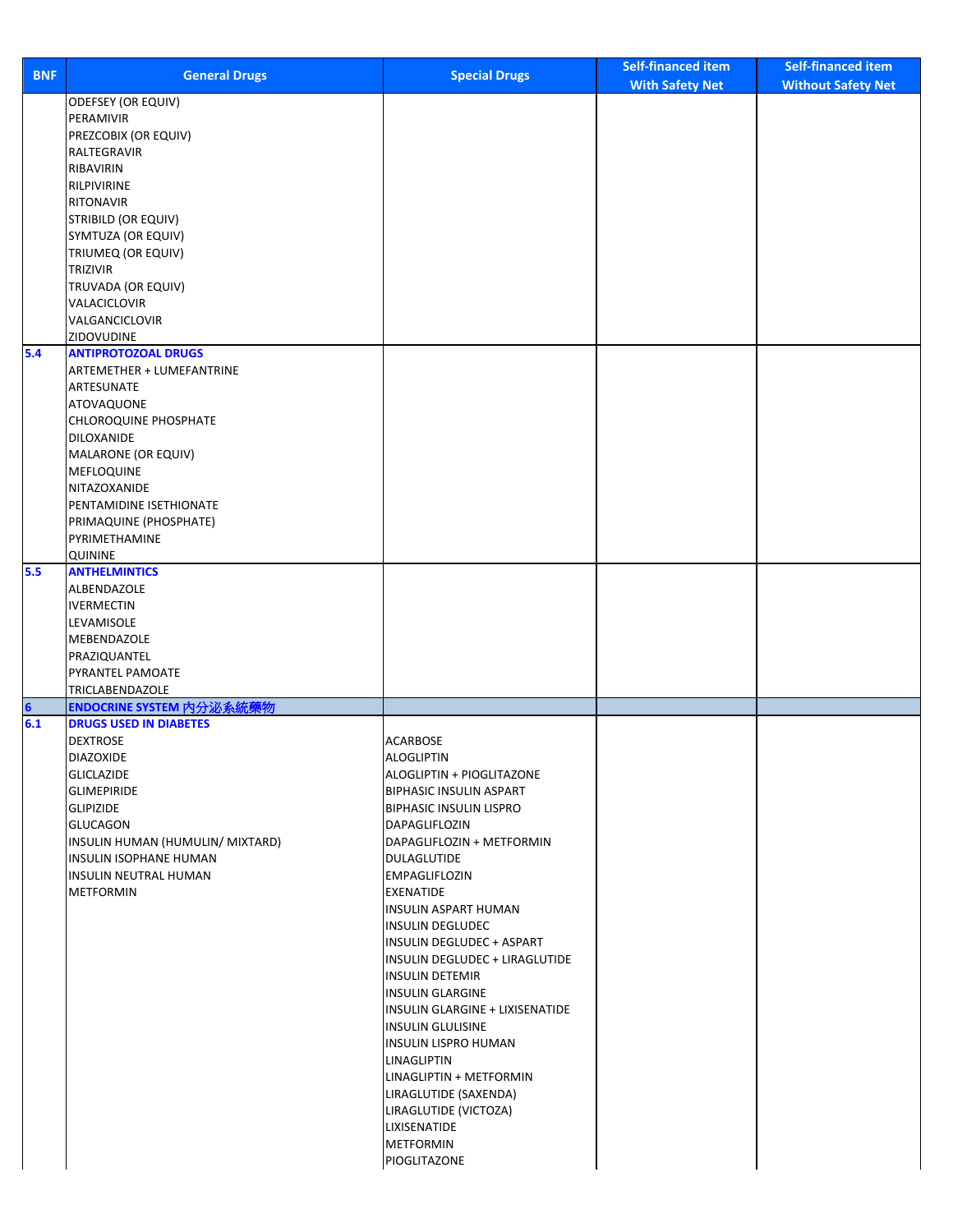| <b>BNF</b> | <b>General Drugs</b>                                 | <b>Special Drugs</b>                     | <b>Self-financed item</b><br><b>With Safety Net</b> | <b>Self-financed item</b><br><b>Without Safety Net</b> |
|------------|------------------------------------------------------|------------------------------------------|-----------------------------------------------------|--------------------------------------------------------|
|            |                                                      | PIOGLITAZONE + METFORMIN                 |                                                     |                                                        |
|            |                                                      | SAXAGLIPTIN                              |                                                     |                                                        |
|            |                                                      | SAXAGLIPTIN + METFORMIN                  |                                                     |                                                        |
|            |                                                      | SEMAGLUTIDE                              |                                                     |                                                        |
|            |                                                      | <b>SITAGLIPTIN</b>                       |                                                     |                                                        |
|            |                                                      | SITAGLIPTIN + METFORMIN                  |                                                     |                                                        |
|            |                                                      | VILDAGLIPTIN<br>VILDAGLIPTIN + METFORMIN |                                                     |                                                        |
| 6.2        | <b>THYROID AND ANTITHYROID DRUGS</b>                 |                                          |                                                     |                                                        |
|            | CARBIMAZOLE                                          |                                          |                                                     |                                                        |
|            | IODINE + POTASSIUM IODIDE                            |                                          |                                                     |                                                        |
|            | LIOTHYRONINE                                         |                                          |                                                     |                                                        |
|            | METHIMAZOLE                                          |                                          |                                                     |                                                        |
|            | PROPYL THIOURACIL                                    |                                          |                                                     |                                                        |
|            | THYROXINE                                            |                                          |                                                     |                                                        |
| 6.3        | <b>CORTICOSTEROIDS</b>                               |                                          |                                                     |                                                        |
|            | BETAMETHASONE                                        |                                          |                                                     |                                                        |
|            | DEXAMETHASONE                                        |                                          |                                                     |                                                        |
|            | <b>FLUDROCORTISONE</b><br><b>HYDROCORTISONE</b>      |                                          |                                                     |                                                        |
|            | METHYLPREDNISOLONE                                   |                                          |                                                     |                                                        |
|            | PREDNISOLONE                                         |                                          |                                                     |                                                        |
|            | TRIAMCINOLONE ACETONIDE                              |                                          |                                                     |                                                        |
| 6.4        | <b>SEX HORMONES</b>                                  |                                          |                                                     |                                                        |
|            | <b>ETHINYLOESTRADIOL</b>                             | <b>ACTIVELLE (OR EQUIV)</b>              |                                                     | PROGESTERONE (VAGINAL)                                 |
|            | MEDROXYPROGESTERONE ACETATE                          | <b>DIENOGEST</b>                         |                                                     | <b>TIBOLONE</b>                                        |
|            | NORETHISTERONE                                       | <b>DYDROGESTERONE</b>                    |                                                     |                                                        |
|            | OESTROGENS CONJUGATED                                | FEMOSTON (OR EQUIV)                      |                                                     |                                                        |
|            | SUSTANON (OR EQUIV)                                  | FINASTERIDE (PROSCAR) (OR EQUIV)         |                                                     |                                                        |
|            | <b>TESTOSTERONE (TOPICAL)</b>                        | KLIOGEST (OR EQUIV)                      |                                                     |                                                        |
|            | <b>TESTOSTERONE ENANTHATE</b>                        | NOVOFEM (OR EQUIV)                       |                                                     |                                                        |
|            | TESTOSTERONE UNDECANOATE                             | <b>OESTRADIOL</b>                        |                                                     |                                                        |
|            |                                                      | OESTROGEL (OR EQUIV)                     |                                                     |                                                        |
|            |                                                      | OESTROGENS CONJUGATED                    |                                                     |                                                        |
|            |                                                      | PROGESTERONE                             |                                                     |                                                        |
|            |                                                      | PROGESTERONE (VAGINAL)<br>RALOXIFENE     |                                                     |                                                        |
|            |                                                      | TRISEQUENS (OR EQUIV)                    |                                                     |                                                        |
| 6.5        | <b>HYPOTHALAMIC AND PITUITARY HORMONES AND ANTI-</b> |                                          |                                                     |                                                        |
|            | <b>OESTROGENS</b>                                    |                                          |                                                     |                                                        |
|            | <b>CLOMIPHENE</b>                                    | CHORIOGONADOTROPIN ALFA                  | SOMATROPIN                                          | <b>FOLLITROPIN ALFA</b>                                |
|            | <b>CORTICORELIN (HUMAN)</b>                          | DESMOPRESSIN (DDAVP)                     | <b>TOLVAPTAN (JINARC)</b>                           | <b>FOLLITROPIN BETA</b>                                |
|            | DESMOPRESSIN (DDAVP)                                 | <b>HUMAN CHORIONIC</b>                   |                                                     | <b>LUTROPIN ALFA</b>                                   |
|            |                                                      | <b>GONADOTROPHIN</b>                     |                                                     |                                                        |
|            | PROTIRELIN                                           | <b>MENOTROPHIN</b>                       |                                                     |                                                        |
|            | TERLIPRESSIN<br><b>TETRACOSACTIDE</b>                | SOMATROPIN<br><b>THYROTROPIN ALFA</b>    |                                                     |                                                        |
|            | VASOPRESSIN                                          | <b>TOLVAPTAN (SAMSCA)</b>                |                                                     |                                                        |
| 6.6        | <b>DRUGS AFFECTING BONE METABOLISM</b>               |                                          |                                                     |                                                        |
|            |                                                      |                                          |                                                     | ALENDRONATE +                                          |
|            | ZOLEDRONIC ACID (ZOMETA)                             | ALENDRONATE                              |                                                     | CHOLECALCIFEROL                                        |
|            |                                                      | CLODRONATE                               |                                                     | DENOSUMAB (PROLIA)                                     |
|            |                                                      | DENOSUMAB (PROLIA)                       |                                                     | DENOSUMAB (XGEVA)                                      |
|            |                                                      | DENOSUMAB (XGEVA)                        |                                                     | <b>IBANDRONIC ACID</b>                                 |
|            |                                                      |                                          |                                                     | (BONDRONAT)                                            |
|            |                                                      | <b>IBANDRONIC ACID (BONVIVA)</b>         |                                                     |                                                        |
|            |                                                      | PAMIDRONATE                              |                                                     |                                                        |
|            |                                                      | RISEDRONATE                              |                                                     |                                                        |
|            |                                                      | ROMOSOZUMAB                              |                                                     |                                                        |
|            |                                                      | SALCATONIN                               |                                                     |                                                        |
|            |                                                      | SALCATONIN (NASAL)<br>TERIPARATIDE       |                                                     |                                                        |
|            |                                                      |                                          |                                                     |                                                        |
|            |                                                      | ZOLEDRONIC ACID (ACLASTA)                |                                                     |                                                        |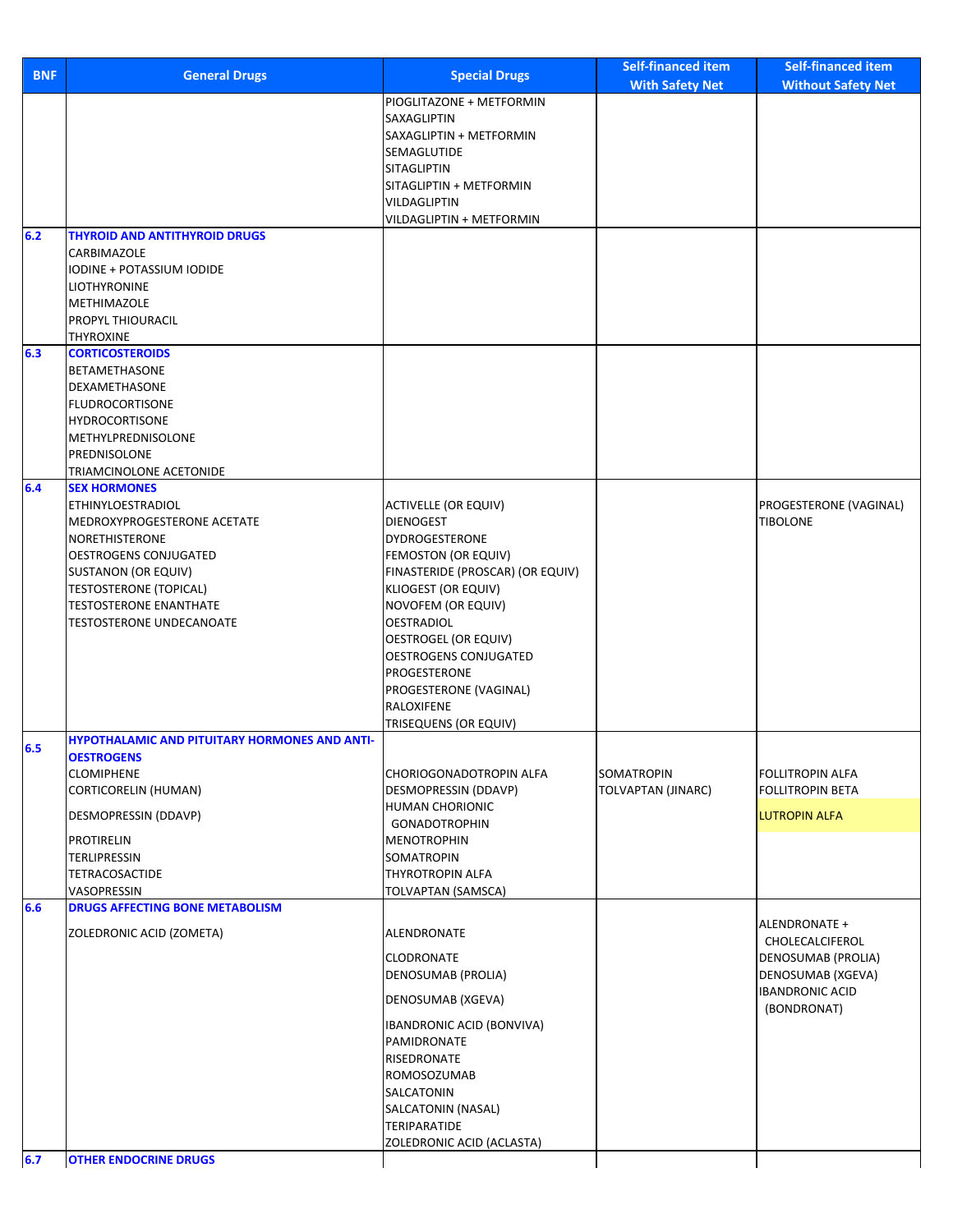| <b>BNF</b>              | <b>General Drugs</b>                                                    | <b>Special Drugs</b>                               | <b>Self-financed item</b>        | <b>Self-financed item</b>           |
|-------------------------|-------------------------------------------------------------------------|----------------------------------------------------|----------------------------------|-------------------------------------|
|                         |                                                                         |                                                    | <b>With Safety Net</b>           | <b>Without Safety Net</b>           |
|                         | <b>BROMOCRIPTINE</b><br>DANAZOL                                         | CABERGOLINE<br><b>CETRORELIX</b>                   |                                  |                                     |
|                         | <b>METYRAPONE</b>                                                       | QUINAGOLIDE                                        |                                  |                                     |
| 6.A                     | <b>MISCELLANEOUS (ENDOCRINE SYSTEM)</b>                                 |                                                    |                                  |                                     |
|                         | <b>UREA (POWDER)</b>                                                    |                                                    |                                  |                                     |
| $\overline{\mathbf{z}}$ | <b>OBSTETRICS, GYNAECOLOGY, AND URINARY-TRACT</b><br>DISORDERS 婦科及泌尿科藥物 |                                                    |                                  |                                     |
| 7.1                     | <b>DRUGS USED IN OBSTETRICS</b>                                         |                                                    |                                  |                                     |
|                         | ALPROSTADIL                                                             | <b>ATOSIBAN</b>                                    |                                  |                                     |
|                         | <b>CARBOPROST</b><br><b>DINOPROSTONE</b>                                | CARBETOCIN<br><b>MIFEPRISTONE</b>                  |                                  |                                     |
|                         | <b>DINOPROSTONE (VAGINAL)</b>                                           |                                                    |                                  |                                     |
|                         | <b>IBUPROFEN</b>                                                        |                                                    |                                  |                                     |
|                         | <b>OXYTOCIN</b>                                                         |                                                    |                                  |                                     |
|                         | SALBUTAMOL                                                              |                                                    |                                  |                                     |
|                         | SYNTOMETRINE (OR EQUIV)<br><b>TERBUTALINE</b>                           |                                                    |                                  |                                     |
| 7.2                     | <b>TREATMENT OF VAGINAL AND VULVAL CONDITIONS</b>                       |                                                    |                                  |                                     |
|                         | CLOTRIMAZOLE (VAGINAL)                                                  |                                                    |                                  |                                     |
|                         | OESTROGENS CONJUGATED (VAGINAL)                                         |                                                    |                                  |                                     |
| 7.3                     | POLYGYNAX (OR EQUIV)<br><b>CONTRACEPTIVES</b>                           |                                                    |                                  |                                     |
|                         |                                                                         | LEVONORGESTREL                                     |                                  |                                     |
|                         |                                                                         | LEVONORGESTREL INTRAUTERINE                        |                                  |                                     |
|                         |                                                                         | SYSTEM                                             |                                  |                                     |
|                         |                                                                         | MARVELON (OR EQUIV)<br>MEDROXYPROGESTERONE ACETATE |                                  |                                     |
|                         |                                                                         | <b>MERCILON</b>                                    |                                  |                                     |
|                         |                                                                         | MICROGYNON 30 ED (OR EQUIV)                        |                                  |                                     |
| 7.4                     | <b>DRUGS FOR GENITO-URINARY DISORDERS</b>                               |                                                    |                                  |                                     |
|                         | <b>ALFUZOSIN</b><br><b>DISTIGMINE</b>                                   | <b>ALFUZOSIN</b><br>ALPROSTADIL                    |                                  | SILDENAFIL (VIAGRA)<br>TADALAFIL    |
|                         | <b>FLAVOXATE</b>                                                        | <b>DOXAZOSIN</b>                                   |                                  | VARDENAFIL                          |
|                         | <b>GLYCINE UROLOGICAL (IRRG)</b>                                        | MIRABEGRON                                         |                                  |                                     |
|                         | <b>OXYBUTYNIN</b><br>PHENAZOPYRIDINE                                    | PAPAVERINE<br><b>TAMSULOSIN</b>                    |                                  |                                     |
|                         | POTASSIUM CITRATE                                                       | <b>TROSPIUM</b>                                    |                                  |                                     |
|                         | PRAZOSIN                                                                |                                                    |                                  |                                     |
|                         | SOLIFENACIN                                                             |                                                    |                                  |                                     |
|                         | TERAZOSIN                                                               |                                                    |                                  |                                     |
|                         | TOLTERODINE<br>MISCELLANEOUS (OBSTETRICS, GYNAECOLOGY, AND              |                                                    |                                  |                                     |
| 7.A                     | <b>URINARY-TRACT DISORDERS)</b>                                         |                                                    |                                  |                                     |
|                         | K Y (OR EQUIV) STERILE                                                  |                                                    |                                  |                                     |
| 8                       | <b>MALIGNANT DISEASE AND IMMUNOSUPPRESSION</b><br>癌瘤及免疫系統藥物             |                                                    |                                  |                                     |
| 8.1                     | <b>CYTOTOXIC DRUGS</b>                                                  |                                                    |                                  |                                     |
|                         | <b>ACTINOMYCIN D</b>                                                    | <b>ARSENIC TRIOXIDE</b>                            | ABEMACICLIB                      | <b>ACALABRUTINIB</b>                |
|                         | ASPARAGINASE                                                            | <b>BLINATUMOMAB</b>                                | AFATINIB                         | APALUTAMIDE                         |
|                         | <b>BLEOMYCIN</b><br><b>CALCIUM FOLINATE</b>                             | <b>BUSULPHAN</b><br><b>CETUXIMAB</b>               | <b>ALECTINIB</b><br>ATEZOLIZUMAB | ATEZOLIZUMAB<br><b>BENDAMUSTINE</b> |
|                         | CAPECITABINE                                                            | CLADRIBINE                                         | <b>AXITINIB</b>                  | <b>BEVACIZUMAB</b>                  |
|                         | CARBOPLATIN                                                             | <b>CLOFARABINE</b>                                 | AZACITIDINE                      | <b>BORTEZOMIB</b>                   |
|                         | CARMUSTINE                                                              | CRISANTASPASE<br>(ASPARAGINASE ERW)                | <b>BENDAMUSTINE</b>              | <b>BRIGATINIB</b>                   |
|                         | CHLORAMBUCIL                                                            | DASATINIB                                          | BEVACIZUMAB                      | <b>CABOZANTINIB</b><br>(CABOMETYX)  |
|                         | <b>CISPLATIN</b>                                                        | <b>DOCETAXEL</b>                                   | <b>BORTEZOMIB</b>                | CARFILZOMIB                         |
|                         | <b>CYCLOPHOSPHAMIDE</b>                                                 | ERIBULIN                                           | BRENTUXIMAB VEDOTIN              | <b>CETUXIMAB</b>                    |
|                         | CYTARABINE                                                              | <b>ERLOTINIB</b>                                   | <b>BRIGATINIB</b>                | <b>DACOMITINIB</b>                  |
|                         | DACARBAZINE                                                             | EVEROLIMUS (AFINITOR)<br>(OR EQUIV)                | CARFILZOMIB                      | <b>DARATUMUMAB</b>                  |
|                         | DAUNORUBICIN                                                            | <b>FLUDARABINE</b>                                 | <b>CERITINIB</b>                 | <b>DOCETAXEL</b>                    |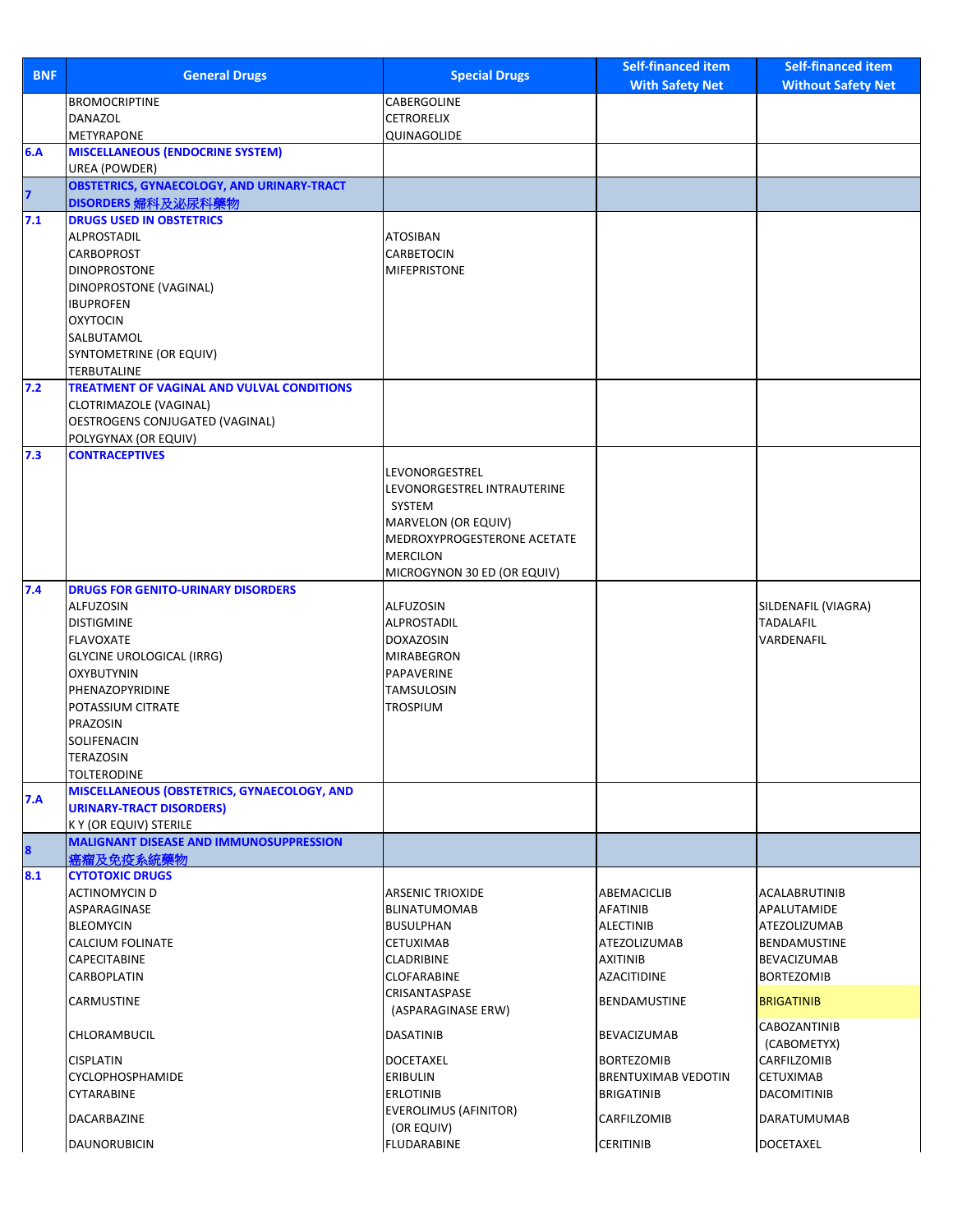| <b>BNF</b> | <b>General Drugs</b>                           | <b>Special Drugs</b>                                   | <b>Self-financed item</b>                  | <b>Self-financed item</b>                 |
|------------|------------------------------------------------|--------------------------------------------------------|--------------------------------------------|-------------------------------------------|
|            |                                                |                                                        | <b>With Safety Net</b>                     | <b>Without Safety Net</b>                 |
|            | <b>DOXORUBICIN</b>                             | <b>IFOSFAMIDE</b>                                      | <b>CETUXIMAB</b>                           | <b>DOXORUBICIN</b>                        |
|            | <b>EPIRUBICIN</b>                              | <b>IMATINIB</b>                                        | <b>CRIZOTINIB</b>                          | (LIPOSOMAL)<br>ESTRAMUSTINE               |
|            |                                                |                                                        |                                            | <b>EVEROLIMUS (AFINITOR)</b>              |
|            | <b>ETOPOSIDE</b>                               | MITOXANTRONE                                           | DABRAFENIB                                 | (OR EQUIV)                                |
|            | <b>FLUOROURACIL</b>                            | PEGASPARAGINASE                                        | <b>DASATINIB</b>                           | <b>IBRUTINIB</b>                          |
|            | <b>GEMCITABINE</b>                             | PEMETREXED                                             | <b>DOXORUBICIN</b>                         | LENVATINIB                                |
|            | <b>HYDROXYUREA</b>                             | <b>TEMOZOLOMIDE</b>                                    | (LIPOSOMAL)<br>DURVALUMAB                  | <b>NERATINIB</b>                          |
|            |                                                |                                                        | <b>EVEROLIMUS (AFINITOR)</b>               |                                           |
|            | <b>IDARUBICIN</b>                              | <b>THIOTEPA</b>                                        | (OR EQUIV)                                 | <b>NIRAPARIB (TOSYLATE)</b>               |
|            | IRINOTECAN                                     | TS-1 (OR EQUIV)                                        | <b>GEFITINIB</b>                           | <b>NIVOLUMAB</b>                          |
|            | LOMUSTINE                                      | VINORELBINE                                            | <b>GEMTUZUMAB</b>                          | <b>OBINUTUZUMAB</b>                       |
|            | MELPHALAN<br>MERCAPTOPURINE                    |                                                        | <b>IBRUTINIB</b><br><b>IMATINIB</b>        | PACLITAXEL (ALBUMIN)<br><b>PAZOPANIB</b>  |
|            | MESNA                                          |                                                        | INOTUZUMAB OZOGAMICIN   PEMBROLIZUMAB      |                                           |
|            | <b>METHOTREXATE</b>                            |                                                        | <b>IPILIMUMAB</b>                          | PERTUZUMAB                                |
|            | <b>MITOMYCIN</b>                               |                                                        | <b>IXAZOMIB</b>                            | PERTUZUMAB +                              |
|            |                                                |                                                        |                                            | TRASTUZUMAB                               |
|            | <b>MITOTANE</b><br>OXALIPLATIN                 |                                                        | <b>LAPATINIB</b><br>LENVATINIB             | POLATUZUMAB VEDOTIN<br><b>REGORAFENIB</b> |
|            | PACLITAXEL                                     |                                                        | <b>MIDOSTAURIN</b>                         | <b>RIBOCICLIB</b>                         |
|            | PROCARBAZINE                                   |                                                        | <b>NILOTINIB</b>                           | <b>SORAFENIB</b>                          |
|            | <b>THIOGUANINE</b>                             |                                                        | <b>NIVOLUMAB</b>                           | <b>SUNITINIB</b>                          |
|            | TRETINOIN                                      |                                                        | OBINUTUZUMAB                               | TOPOTECAN                                 |
|            | VINBLASTINE                                    |                                                        | <b>OLAPARIB</b>                            | TRASTUZUMAB EMTANSINE                     |
|            | <b>VINCRISTINE</b>                             |                                                        | <b>OSIMERTINIB</b><br>PALBOCICLIB          | TRIFLURIDINE + TIPIRACIL<br>VENETOCLAX    |
|            |                                                |                                                        | PANITUMUMAB                                |                                           |
|            |                                                |                                                        | PAZOPANIB                                  |                                           |
|            |                                                |                                                        | PEMBROLIZUMAB                              |                                           |
|            |                                                |                                                        | PERTUZUMAB                                 |                                           |
|            |                                                |                                                        | PERTUZUMAB+                                |                                           |
|            |                                                |                                                        | TRASTUZUMAB<br><b>PONATINIB</b>            |                                           |
|            |                                                |                                                        | <b>RIBOCICLIB</b>                          |                                           |
|            |                                                |                                                        | <b>RUXOLITINIB</b>                         |                                           |
|            |                                                |                                                        | SORAFENIB                                  |                                           |
|            |                                                |                                                        | SUNITINIB                                  |                                           |
|            |                                                |                                                        | <b>TEMOZOLOMIDE</b><br>TRAMETINIB          |                                           |
|            |                                                |                                                        | TRASTUZUMAB                                |                                           |
|            |                                                |                                                        | TRASTUZUMAB EMTANSINE                      |                                           |
|            |                                                |                                                        | VEMURAFENIB                                |                                           |
| 8.2        | DRUGS AFFECTING THE IMMUNE RESPONSE            |                                                        |                                            |                                           |
|            | AZATHIOPRINE<br><b>BCG</b>                     | ALEMTUZUMAB (LEMTRADA)<br>ANTITHYMOCYTE IMMUNOGLOBULIN | CANAKINUMAB                                | LENALIDOMIDE<br><b>RITUXIMAB</b>          |
|            | THALIDOMIDE                                    | BASILIXIMAB                                            | CLADRIBINE (MAVENCLAD)<br>INTERFERON GAMMA | <b>SIPONIMOD</b>                          |
|            |                                                | <b>CYCLOSPORIN A</b>                                   | LENALIDOMIDE                               |                                           |
|            |                                                | CYCLOSPORIN A (NEORAL)                                 | NATALIZUMAB                                |                                           |
|            |                                                | CYCLOSPORIN A (TEVA)                                   | POMALIDOMIDE                               |                                           |
|            |                                                | DIMETHYL FUMARATE                                      | RITUXIMAB                                  |                                           |
|            |                                                | EVEROLIMUS (CERTICAN) (OR EQUIV)<br><b>FINGOLIMOD</b>  |                                            |                                           |
|            |                                                | <b>INTERFERON BETA</b>                                 |                                            |                                           |
|            |                                                | <b>MYCOPHENOLATE</b>                                   |                                            |                                           |
|            |                                                | PEGINTERFERON ALFA                                     |                                            |                                           |
|            |                                                | <b>RITUXIMAB</b>                                       |                                            |                                           |
|            |                                                | <b>SIROLIMUS</b>                                       |                                            |                                           |
|            |                                                | TACROLIMUS<br>TERIFLUNOMIDE                            |                                            |                                           |
|            | <b>SEX HORMONES AND HORMONE ANTAGONISTS IN</b> |                                                        |                                            |                                           |
| 8.3        | <b>MALIGNANT DISEASE</b>                       |                                                        |                                            |                                           |
|            | LETROZOLE                                      | ANASTROZOLE                                            | ABIRATERONE                                | ABIRATERONE                               |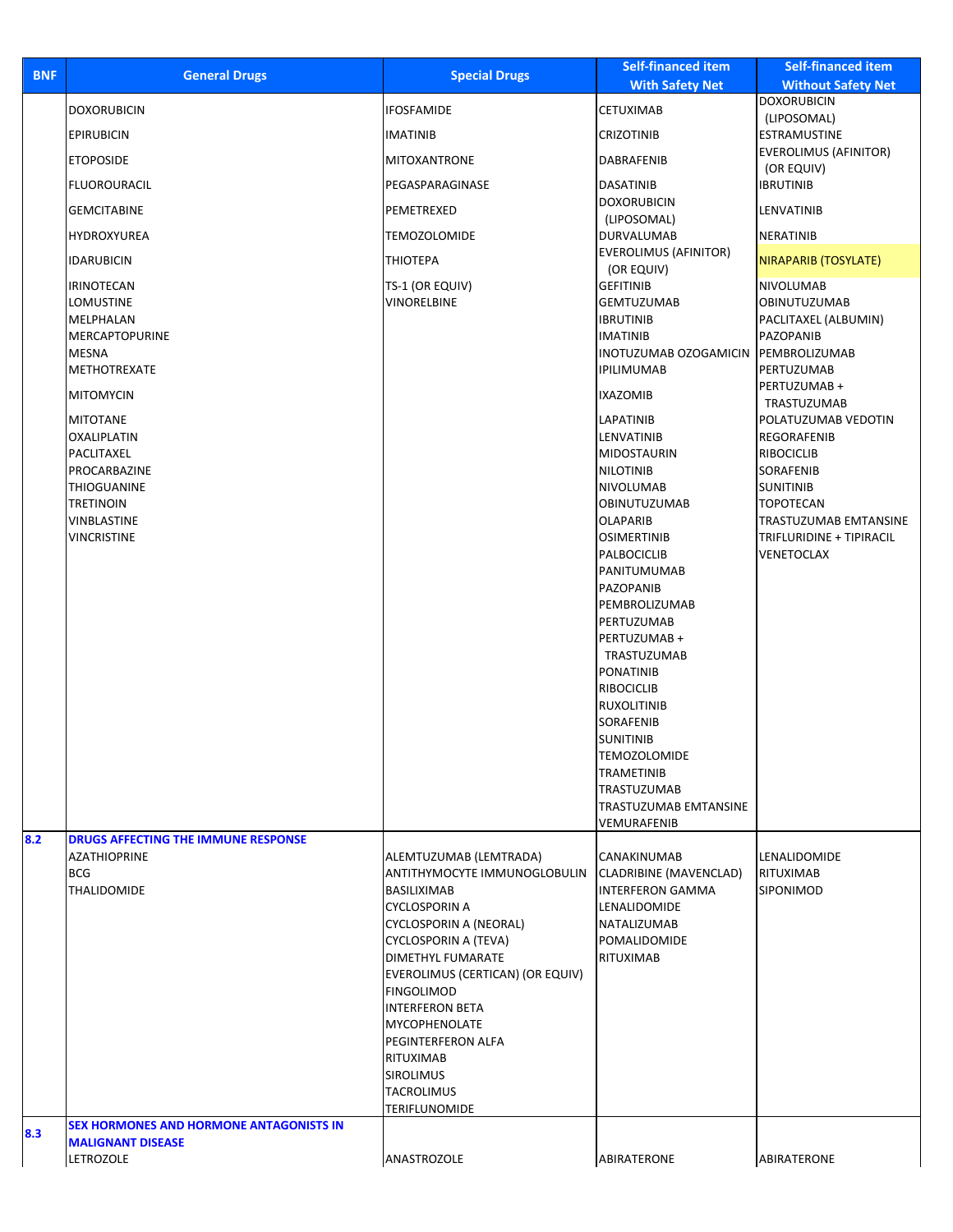| <b>BNF</b> | <b>General Drugs</b>                                                            | <b>Special Drugs</b>         | <b>Self-financed item</b> | <b>Self-financed item</b> |
|------------|---------------------------------------------------------------------------------|------------------------------|---------------------------|---------------------------|
|            |                                                                                 |                              | <b>With Safety Net</b>    | <b>Without Safety Net</b> |
|            | MEDROXYPROGESTERONE ACETATE                                                     | <b>BICALUTAMIDE</b>          | ENZALUTAMIDE              | ENZALUTAMIDE              |
|            | MEGESTROL                                                                       | <b>BUSERELIN</b>             |                           | <b>FULVESTRANT</b>        |
|            | <b>OCTREOTIDE</b>                                                               | <b>CYPROTERONE</b>           |                           |                           |
|            | SOMATOSTATIN                                                                    | DEGARELIX                    |                           |                           |
|            | <b>TAMOXIFEN</b>                                                                | EXEMESTANE                   |                           |                           |
|            |                                                                                 | <b>FLUTAMIDE</b>             |                           |                           |
|            |                                                                                 | <b>GOSERELIN</b>             |                           |                           |
|            |                                                                                 | LANREOTIDE                   |                           |                           |
|            |                                                                                 | LEUPRORELIN                  |                           |                           |
|            |                                                                                 | <b>OCTREOTIDE</b>            |                           |                           |
|            |                                                                                 | PASIREOTIDE                  |                           |                           |
| 9          |                                                                                 | TRIPTORELIN                  |                           |                           |
| 9.1        | NUTRITION AND BLOOD 營養劑及血液科藥物<br><b>ANAEMIAS AND SOME OTHER BLOOD DISORDERS</b> |                              |                           |                           |
|            | CYANOCOBALAMIN                                                                  | ANAGRELIDE                   | <b>ELTROMBOPAG</b>        |                           |
|            | DESFERRIOXAMINE                                                                 | DARBEPOETIN ALFA             | <b>PLERIXAFOR</b>         |                           |
|            | <b>FERRIC CARBOXYMALTOSE</b>                                                    | DEFERASIROX                  |                           |                           |
|            | <b>FERRIC SACCHARATE</b>                                                        | <b>DEFERIPRONE</b>           |                           |                           |
|            | <b>FERROUS SULPHATE</b>                                                         | <b>ERYTHROPOIETIN BETA</b>   |                           |                           |
|            | FERRUM HAUSMANN                                                                 | <b>FILGRASTIM</b>            |                           |                           |
|            |                                                                                 | METHOXY POLYETHYLENE GLYCOL- |                           |                           |
|            | <b>FOLIC ACID</b>                                                               | <b>EPOETIN BETA</b>          |                           |                           |
|            | <b>HYDROXOCOBALAMIN</b>                                                         | PEGFILGRASTIM                |                           |                           |
|            | <b>IRON + VITAMIN C</b>                                                         |                              |                           |                           |
|            | <b>IRON ISOMALTOSIDE</b>                                                        |                              |                           |                           |
|            | MECOBALAMIN                                                                     |                              |                           |                           |
| 9.2        | <b>FLUIDS AND ELECTROLYTES</b>                                                  |                              |                           |                           |
|            |                                                                                 |                              |                           | SODIUM ZIRCONIUM          |
|            | <b>ALBUMIN</b>                                                                  |                              |                           | CYCLOSILICATE             |
|            | DEXTRAN IN DEXTROSE                                                             |                              |                           |                           |
|            | DEXTRAN IN NORMAL SALINE                                                        |                              |                           |                           |
|            | <b>DEXTROSE</b>                                                                 |                              |                           |                           |
|            | DEXTROSE + SODIUM CHLORIDE                                                      |                              |                           |                           |
|            | <b>GELOFUSINE (OR EQUIV)</b>                                                    |                              |                           |                           |
|            | HARTMANN'S (OR EQUIV)                                                           |                              |                           |                           |
|            | HYDROXYETHYL STARCH IN NS                                                       |                              |                           |                           |
|            | LACTATED RINGER'S                                                               |                              |                           |                           |
|            | ORAL REHYDRATION                                                                |                              |                           |                           |
|            | PLASMA-LYTE 148 (OR EQUIV)                                                      |                              |                           |                           |
|            | PLASMA-LYTE A (OR EQUIV)                                                        |                              |                           |                           |
|            | POLYSTYRENE SULPHONATE                                                          |                              |                           |                           |
|            | POTASSIUM ACETATE                                                               |                              |                           |                           |
|            | POTASSIUM CHLORIDE                                                              |                              |                           |                           |
|            | POTASSIUM CHLORIDE IN DEXTROSE                                                  |                              |                           |                           |
|            | POTASSIUM CHLORIDE IN NACL                                                      |                              |                           |                           |
|            | POTASSIUM/DEX/NACL                                                              |                              |                           |                           |
|            | SODIUM ACETATE                                                                  |                              |                           |                           |
|            | SODIUM BICARBONATE                                                              |                              |                           |                           |
|            | SODIUM CHLORIDE                                                                 |                              |                           |                           |
|            | <b>WATER FOR INJECTIONS</b>                                                     |                              |                           |                           |
| 9.3        | <b>INTRAVENOUS NUTRITION</b>                                                    |                              |                           |                           |
|            | ADDAVEN (OR EQUIV)                                                              |                              |                           |                           |
|            | AMINOLEBAN (OR EQUIV)                                                           |                              |                           |                           |
|            | AMINOPLASMAL (OR EQUIV)                                                         |                              |                           |                           |
|            | <b>BFLUID (OR EQUIV)</b>                                                        |                              |                           |                           |
|            | CERNEVIT (OR EQUIV)                                                             |                              |                           |                           |
|            | <b>CYSTEINE</b>                                                                 |                              |                           |                           |
|            | DIPEPTIVEN (OR EQUIV)                                                           |                              |                           |                           |
|            | INTRALIPID (OR EQUIV)                                                           |                              |                           |                           |
|            | LIPOFUNDIN                                                                      |                              |                           |                           |
|            | NEPHROSTERIL (OR EQUIV)                                                         |                              |                           |                           |
|            | <b>NUMETA</b>                                                                   |                              |                           |                           |
|            | NUTRIFLEX (OR EQUIV)                                                            |                              |                           |                           |
|            | NUTRYELT (OR EQUIV)                                                             |                              |                           |                           |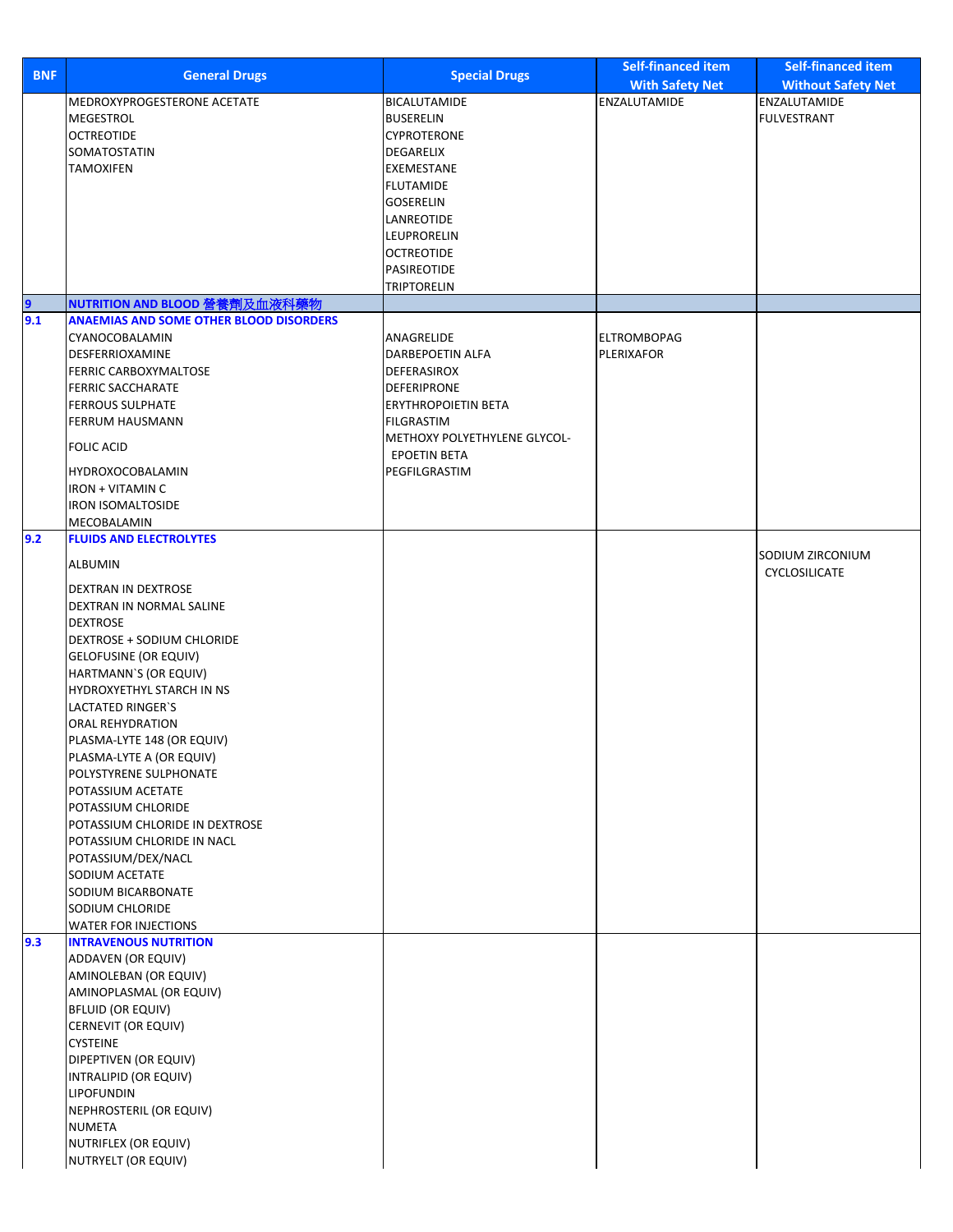| <b>BNF</b> | <b>General Drugs</b>                                          | <b>Special Drugs</b>                           | <b>Self-financed item</b><br><b>With Safety Net</b> | <b>Self-financed item</b><br><b>Without Safety Net</b> |
|------------|---------------------------------------------------------------|------------------------------------------------|-----------------------------------------------------|--------------------------------------------------------|
|            | OLICLINOMEL                                                   |                                                |                                                     |                                                        |
|            | <b>OLIMEL N9E</b>                                             |                                                |                                                     |                                                        |
|            | <b>OMEGAVEN (EQUIV)</b>                                       |                                                |                                                     |                                                        |
|            | PEDITRACE (OR EQUIV)<br>PERIOLIMEL N4E (OR EQUIV)             |                                                |                                                     |                                                        |
|            | SMOFKABIVEN (OR EQUIV)                                        |                                                |                                                     |                                                        |
|            | SMOFLIPID (OR EQUIV)                                          |                                                |                                                     |                                                        |
|            | SOLUVIT N (OR EQUIV)                                          |                                                |                                                     |                                                        |
|            | VAMINOLACT (OR EQUIV)                                         |                                                |                                                     |                                                        |
| 9.4        | VITALIPID N (OR EQUIV)<br><b>ORAL NUTRITION</b>               |                                                |                                                     |                                                        |
|            |                                                               | AMINOLEBAN (OR EQUIV)                          |                                                     |                                                        |
| 9.5        | <b>MINERALS</b>                                               |                                                |                                                     | <b>SUCROFERRIC</b>                                     |
|            | <b>CALCIUM CARBONATE</b>                                      | CINACALCET                                     |                                                     | <b>OXYHYDROXIDE</b>                                    |
|            | CALCIUM CHLORIDE DIHYDRATE                                    | ETELCALCETIDE                                  |                                                     |                                                        |
|            | CALCIUM GLUCONATE                                             | SEVELAMER CARBONATE<br>SEVELAMER HYDROCHLORIDE |                                                     |                                                        |
|            | MAGNESIUM (L-LACTATE DIHYDRATE)<br><b>MAGNESIUM SULPHATE</b>  |                                                |                                                     |                                                        |
|            | PHOSPHATE                                                     |                                                |                                                     |                                                        |
|            | POTASSIUM PHOSPHATE                                           |                                                |                                                     |                                                        |
|            | SELENIUM                                                      |                                                |                                                     |                                                        |
|            | SODIUM GLYCEROPHOSPHATE                                       |                                                |                                                     |                                                        |
|            | ZINC CHLORIDE<br>ZINC GLUCONATE                               |                                                |                                                     |                                                        |
|            | ZINC SULPHATE                                                 |                                                |                                                     |                                                        |
| 9.6        | <b>VITAMINS</b>                                               |                                                |                                                     |                                                        |
|            | ALFACALCIDOL                                                  | PARICALCITOL                                   |                                                     |                                                        |
|            | ALPHA TOCOPHEROL                                              |                                                |                                                     |                                                        |
|            | <b>ASCORBIC ACID</b>                                          |                                                |                                                     |                                                        |
|            | <b>BIOTIN</b><br>CALCIFEROL                                   |                                                |                                                     |                                                        |
|            | CALCITRIOL                                                    |                                                |                                                     |                                                        |
|            | CALCIUM CARBONATE + VITAMIN D                                 |                                                |                                                     |                                                        |
|            | CALPEROS D3 (OR EQUIV)                                        |                                                |                                                     |                                                        |
|            | CHOLECALCIFEROL                                               |                                                |                                                     |                                                        |
|            | DAILY 1 PLUS (OR EQUIV)                                       |                                                |                                                     |                                                        |
|            | <b>ENERVON C (OR EQUIV)</b><br>MATERNA (OR EQUIV)             |                                                |                                                     |                                                        |
|            | NEPHRONEX (OR EQUIV)                                          |                                                |                                                     |                                                        |
|            | <b>NEUROBION (OR EQUIV)</b>                                   |                                                |                                                     |                                                        |
|            | PHYTOMENADIONE                                                |                                                |                                                     |                                                        |
|            | POLY-VI-SOL (OR EQUIV)                                        |                                                |                                                     |                                                        |
|            | PYRIDOXINE                                                    |                                                |                                                     |                                                        |
|            | RIBOFLAVINE<br><b>THIAMINE</b>                                |                                                |                                                     |                                                        |
|            | <b>VITAMIN A</b>                                              |                                                |                                                     |                                                        |
|            | VITAMIN B COMPLEX                                             |                                                |                                                     |                                                        |
| 9.A        | <b>MISCELLANEOUS (NUTRITION AND BLOOD)</b>                    |                                                |                                                     |                                                        |
|            | BELZER UW-CSS(OR EQUIV)COLD STORAGE                           | <b>KETOSTERIL (OR EQUIV)</b>                   |                                                     |                                                        |
|            | BICART SELECT COMBI-PAK (OR EQUIV)                            |                                                |                                                     |                                                        |
|            | CI-CA DIALYSATE K2 (OR EQUIV)<br><b>ESSENTIALE (OR EQUIV)</b> |                                                |                                                     |                                                        |
|            | <b>HAEMODIALYSIS CONC</b>                                     |                                                |                                                     |                                                        |
|            | HAEMODIALYSIS CONC BICARBONATE                                |                                                |                                                     |                                                        |
|            | HAEMODIALYSIS HIGH FLUX DIALYSER                              |                                                |                                                     |                                                        |
|            | HAEMODIALYSIS LOW FLUX DIALYSER                               |                                                |                                                     |                                                        |
|            | HAEMOFILTRATION SOLUTION<br>HARTMANN'S (OR EQUIV) (IRRG)      |                                                |                                                     |                                                        |
|            | PERITONEAL DIALYSIS FLUID                                     |                                                |                                                     |                                                        |
|            | PHOXILIUM (OR EQUIV)                                          |                                                |                                                     |                                                        |
|            | POTASSIUM MODIFIER FOR HAEMO CONC                             |                                                |                                                     |                                                        |
|            | PRISMOCAL (OR EQUIV)                                          |                                                |                                                     |                                                        |
|            | PRISMOCITRATE (OR EQUIV)                                      |                                                |                                                     |                                                        |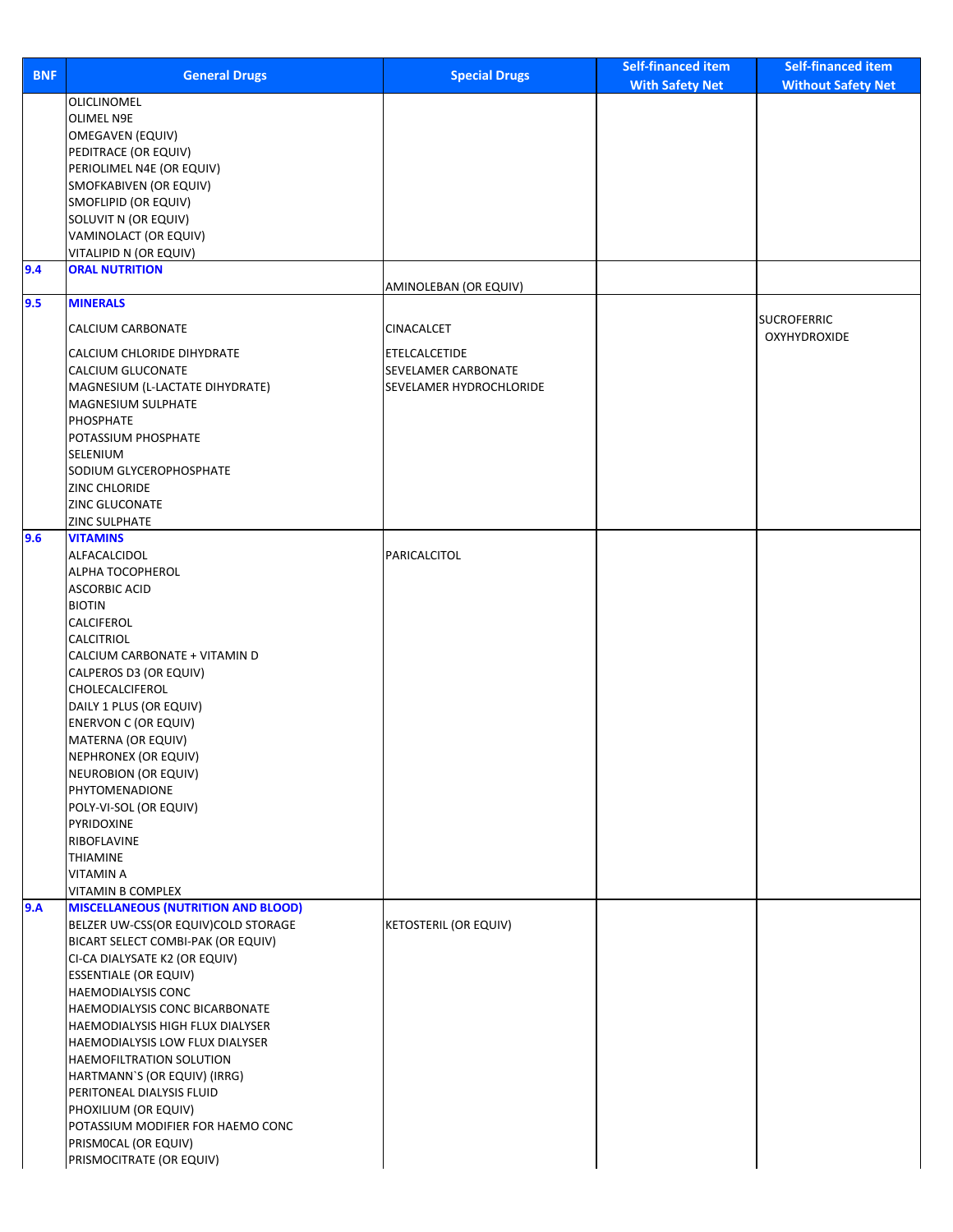| <b>BNF</b> | <b>General Drugs</b>                                                   | <b>Special Drugs</b>                   | <b>Self-financed item</b>              | <b>Self-financed item</b> |
|------------|------------------------------------------------------------------------|----------------------------------------|----------------------------------------|---------------------------|
|            |                                                                        |                                        | <b>With Safety Net</b>                 | <b>Without Safety Net</b> |
|            | SELECTBAG                                                              |                                        |                                        |                           |
|            | SODIUM BENZOATE                                                        |                                        |                                        |                           |
|            | SODIUM BENZOATE + SODIUM PHENYLACETATE                                 |                                        |                                        |                           |
| <b>10</b>  | <b>MUSCULOSKELETAL AND JOINT DISEASES</b>                              |                                        |                                        |                           |
|            | 肌肉骨骼和關節疾病藥物                                                            |                                        |                                        |                           |
| 10.1       | DRUGS USED IN RHEUMATIC DISEASES AND GOUT                              |                                        |                                        |                           |
|            | ALLOPURINOL                                                            | <b>CELECOXIB</b>                       | ABATACEPT                              | ABATACEPT                 |
|            | <b>COLCHICINE</b>                                                      | <b>DICLOFENAC</b>                      | ADALIMUMAB                             | <b>BELIMUMAB</b>          |
|            | DEPO MEDROL + LIDOCAINE (OR EQUIV)<br><b>DICLOFENAC</b>                | <b>ETORICOXIB</b><br><b>FEBUXOSTAT</b> | <b>BARICITINIB</b><br><b>BELIMUMAB</b> |                           |
|            | DICLOFENAC (SUPP)                                                      | LEFLUNOMIDE                            | CERTOLIZUMAB PEGOL                     |                           |
|            | <b>HYDROXYCHLOROQUINE</b>                                              | PIROXICAM                              | <b>ETANERCEPT</b>                      |                           |
|            | <b>IBUPROFEN</b>                                                       | RASBURICASE                            | <b>GOLIMUMAB</b>                       |                           |
|            | <b>INDOMETHACIN</b>                                                    | SULINDAC                               | <b>INFLIXIMAB</b>                      |                           |
|            | <b>MEFENAMIC ACID</b>                                                  | <b>TOCILIZUMAB</b>                     | RITUXIMAB                              |                           |
|            | METHOTREXATE                                                           |                                        | SARILUMAB                              |                           |
|            | <b>NAPROXEN</b>                                                        |                                        | <b>SECUKINUMAB</b>                     |                           |
|            | PENICILLAMINE                                                          |                                        | <b>TOCILIZUMAB</b>                     |                           |
|            | <b>PROBENECID</b>                                                      |                                        | <b>TOFACITINIB</b>                     |                           |
|            | SULPHASALAZINE                                                         |                                        | <b>UPADACITINIB</b>                    |                           |
|            | TRIAMCINOLONE ACETONIDE                                                |                                        | <b>USTEKINUMAB</b>                     |                           |
| 10.2       | DRUGS USED IN NEUROMUSCULAR DISORDERS                                  |                                        |                                        |                           |
|            | <b>BACLOFEN</b>                                                        | <b>BACLOFEN</b>                        |                                        |                           |
|            | <b>DIAZEPAM</b>                                                        |                                        |                                        |                           |
|            | NEOSTIGMINE                                                            |                                        |                                        |                           |
|            | ORPHENADRINE                                                           |                                        |                                        |                           |
|            | PHYSOSTIGMINE SALICYLATE                                               |                                        |                                        |                           |
|            | PYRIDOSTIGMINE                                                         |                                        |                                        |                           |
|            | <b>QUININE</b>                                                         |                                        |                                        |                           |
| 10.3       | <b>TOLPERISONE</b><br>DRUGS FOR THE RELIEF OF SOFT-TISSUE INFLAMMATION |                                        |                                        |                           |
|            | METHYL SALICYLATE COMPOUND (TOPICAL)                                   | HYALURONIDASE                          |                                        | DICLOFENAC (TOPICAL)      |
| 11         | EYE 眼科藥物                                                               |                                        |                                        |                           |
| 11.3       | <b>ANTI-INFECTIVE EYE PREPARATIONS</b>                                 |                                        |                                        |                           |
|            | <b>ACYCLOVIR (EYE)</b>                                                 | <b>AZITHROMYCIN (EYE)</b>              |                                        |                           |
|            | CHLORAMPHENICOL (EYE/EAR)                                              | <b>GANCICLOVIR (EYE)</b>               |                                        |                           |
|            | CHLORTETRACYCLINE (EYE)                                                | <b>NATAMYCIN</b>                       |                                        |                           |
|            | CIPROFLOXACIN (EYE/EAR)                                                |                                        |                                        |                           |
|            | <b>FUSIDIC ACID (EYE)</b>                                              |                                        |                                        |                           |
|            | <b>GENTAMICIN (EYE)</b>                                                |                                        |                                        |                           |
|            | LEVOFLOXACIN (EYE)                                                     |                                        |                                        |                           |
|            | MOXIFLOXACIN (EYE)                                                     |                                        |                                        |                           |
|            | OFLOXACIN (EYE/EAR)                                                    |                                        |                                        |                           |
|            | OPSACIN (OR EQUIV)                                                     |                                        |                                        |                           |
|            | PROPAMIDINE                                                            |                                        |                                        |                           |
|            | <b>TOBRAMYCIN (EYE)</b>                                                |                                        |                                        |                           |
| 11.4       | <b>CORTICOSTEROIDS AND OTHER ANTI-INFLAMMATORY</b>                     |                                        |                                        |                           |
|            | <b>PREPARATIONS</b>                                                    |                                        |                                        |                           |
|            | CROMOGLYCATE (EYE)<br><b>DEXAMETHASONE (EYE)</b>                       | <b>CYCLOSPORIN (EYE)</b>               | ADALIMUMAB                             | DEXAMETHASONE (EYE)       |
|            | DEXAMETHASONE + CHLORAMPHENICOL                                        |                                        |                                        |                           |
|            | DEXAMETHASONE + NEOMYCIN                                               |                                        |                                        |                           |
|            | <b>FLUOROMETHOLONE</b>                                                 |                                        |                                        |                           |
|            | LOTEPREDNOL                                                            |                                        |                                        |                           |
|            | MAXITROL (OR EQUIV)                                                    |                                        |                                        |                           |
|            | OLOPATADINE                                                            |                                        |                                        |                           |
|            | PEMIROLAST                                                             |                                        |                                        |                           |
|            | PREDNISOLONE (EYE)                                                     |                                        |                                        |                           |
| 11.5       | <b>MYDRIATICS AND CYCLOPLEGICS</b>                                     |                                        |                                        |                           |
|            | <b>ATROPINE (EYE)</b>                                                  |                                        |                                        |                           |
|            | CYCLOPENTOLATE                                                         |                                        |                                        |                           |
|            | <b>HOMATROPINE</b>                                                     |                                        |                                        |                           |
|            | MYDRIN-P (OR EQUIV)                                                    |                                        |                                        |                           |
|            | PHENYLEPHRINE (EYE)                                                    |                                        |                                        |                           |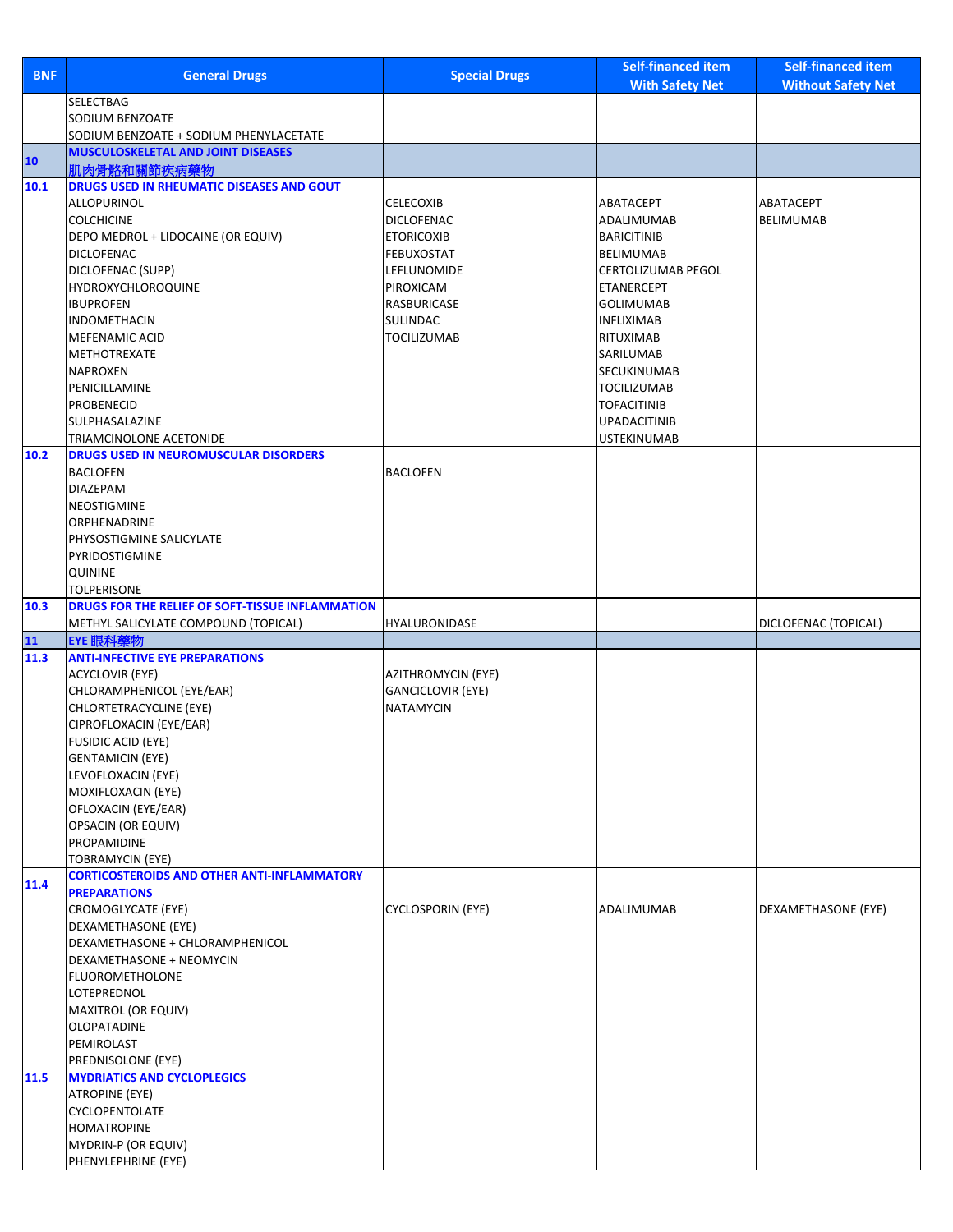| <b>BNF</b> | <b>General Drugs</b>                                                 | <b>Special Drugs</b>                               | <b>Self-financed item</b> | <b>Self-financed item</b> |
|------------|----------------------------------------------------------------------|----------------------------------------------------|---------------------------|---------------------------|
|            | TROPICAMIDE                                                          |                                                    | <b>With Safety Net</b>    | <b>Without Safety Net</b> |
| 11.6       | <b>TREATMENT OF GLAUCOMA</b>                                         |                                                    |                           |                           |
|            | <b>ACETAZOLAMIDE</b>                                                 | BIMATOPROST + TIMOLOL                              |                           |                           |
|            | <b>BETAXOLOL</b>                                                     | BRIMONIDINE + TIMOLOL (EYE)                        |                           |                           |
|            | <b>BIMATOPROST</b>                                                   | BRINZOLAMIDE + BRIMONIDINE (EYE)                   |                           |                           |
|            | <b>BRIMONIDINE</b>                                                   | BRINZOLAMIDE + TIMOLOL (EYE)                       |                           |                           |
|            | <b>BRINZOLAMIDE</b>                                                  | <b>COSOPT (OR EQUIV)</b>                           |                           |                           |
|            | CARTEOLOL                                                            | LATANOPROST                                        |                           |                           |
|            | DORZOLAMIDE                                                          | <b>TAFLUPROST</b>                                  |                           |                           |
|            | LATANOPROST                                                          | TAPCOM-S (OR EQUIV)                                |                           |                           |
|            | PILOCARPINE (EYE)                                                    | <b>TIMOLOL</b>                                     |                           |                           |
|            | <b>TIMOLOL</b>                                                       | <b>TRAVOPROST</b>                                  |                           |                           |
|            |                                                                      | TRAVOPROST + TIMOLOL (EYE)<br>XALACOM (OR EQUIV)   |                           |                           |
| 11.7       | <b>LOCAL ANAESTHETICS</b>                                            |                                                    |                           |                           |
|            | <b>AMETHOCAINE (EYE)</b>                                             |                                                    |                           |                           |
|            | COCAINE (EYE/NASAL)                                                  |                                                    |                           |                           |
|            | PROPARACAINE                                                         |                                                    |                           |                           |
| 11.8       | <b>MISCELLANEOUS OPHTHALMIC PREPARATIONS</b>                         |                                                    |                           |                           |
|            | <b>BALANCED SALT SOLUTION</b>                                        | AFLIBERCEPT (EYE)                                  |                           | AFLIBERCEPT (EYE)         |
|            | CARBACHOL INTRAOCULAR SOLUTION                                       | ARTELAC (OR EQUIV)                                 |                           | RANIBIZUMAB               |
|            | <b>FLUORESCEIN</b>                                                   | CARBOXYMETHYLCELLULOSE (EYE)                       |                           |                           |
|            | HYPROMELLOSE                                                         | <b>DURATEARS (OR EQUIV)</b>                        |                           |                           |
|            | NEPAFENAC                                                            | <b>GENTEAL (OR EQUIV)</b>                          |                           |                           |
|            | PERFLUORODECALINE                                                    | NATURALE TEARS (OR EQUIV)                          |                           |                           |
|            | <b>ROSE BENGAL</b>                                                   | OPTIVE ADVANCED (OR EQUIV)                         |                           |                           |
|            | SILICONE OIL<br>SODIUM CHLORIDE (EYE)                                | SYSTANE ULTRA (OR EQUIV)                           |                           |                           |
| 11.A       | <b>MISCELLANEOUS (EYE)</b>                                           |                                                    |                           |                           |
|            | <b>DEXPANTHENOL (EYE)</b>                                            |                                                    |                           |                           |
|            | NAPHCON A (OR EQUIV)                                                 |                                                    |                           |                           |
|            | OCULOSAN (OR EQUIV)                                                  |                                                    |                           |                           |
|            | SOLCOSERYL (OR EQUIV) (EYE)                                          |                                                    |                           |                           |
| 12         | EAR, NOSE, AND OROPHARYNX 耳,鼻,喉科藥物                                   |                                                    |                           |                           |
| 12.1       | <b>DRUGS ACTING ON THE EAR</b>                                       |                                                    |                           |                           |
|            | DEXAMETHASONE + NEOMYCIN                                             |                                                    |                           |                           |
|            | OFLOXACIN (EYE/EAR)                                                  |                                                    |                           |                           |
|            | <b>OLIVE OIL</b>                                                     |                                                    |                           |                           |
| 12.2       | <b>DRUGS ACTING ON THE NOSE</b>                                      |                                                    |                           |                           |
|            | BECLOMETHASONE DIPROPIONATE (NASAL)<br>BISMUTH SUBNITRATE + IODOFORM | CICLESONIDE (NASAL)<br>FLUTICASONE FUROATE (NASAL) |                           |                           |
|            | <b>BUDESONIDE (NASAL)</b>                                            | FLUTICASONE + AZELASTINE                           |                           |                           |
|            | FLUTICASONE PROPIONATE (NASAL)                                       |                                                    |                           |                           |
|            | <b>MOMETASONE (NASAL)</b>                                            |                                                    |                           |                           |
|            | MUPIROCIN (NASAL)                                                    |                                                    |                           |                           |
|            | OXYMETAZOLINE                                                        |                                                    |                           |                           |
|            | XYLOMETAZOLINE                                                       |                                                    |                           |                           |
| 12.3       | DRUGS ACTING ON THE OROPHARYNX                                       |                                                    |                           |                           |
|            | BENZYDAMINE (LOZENGES)                                               |                                                    |                           |                           |
|            | BENZYDAMINE (MOUTHWASH)                                              |                                                    |                           |                           |
|            | <b>BONJELA (OR EQUIV)</b>                                            |                                                    |                           |                           |
|            | CHLORHEXIDINE GLUCONATE (MOUTHWASH)                                  |                                                    |                           |                           |
|            | DEQUALINIUM CHLORIDE (LOZENGES)                                      |                                                    |                           |                           |
|            | <b>NYSTATIN</b>                                                      |                                                    |                           |                           |
|            | SOLCOSERYL (OR EQUIV) (DENTAL)<br>STREPSILS (OR EQUIV)               |                                                    |                           |                           |
|            | THYMOL GARGLE COMPOUND (MOUTHWASH)                                   |                                                    |                           |                           |
|            | TRIAMCINOLONE ACETONIDE (DENTAL)                                     |                                                    |                           |                           |
| 12.A       | <b>MISCELLANEOUS (EAR, NOSE, AND OROPHARYNX)</b>                     |                                                    |                           |                           |
|            | <b>MINERAL</b>                                                       |                                                    |                           |                           |
| 13         | SKIN 皮膚科藥物                                                           |                                                    |                           |                           |
| 13.2       | <b>EMOLLIENT AND BARRIER PREPARATIONS</b>                            |                                                    |                           |                           |
|            | <b>AQUEOUS CREAM</b>                                                 |                                                    |                           |                           |
|            | <b>EMULSIFYING OINTMENT</b>                                          |                                                    |                           |                           |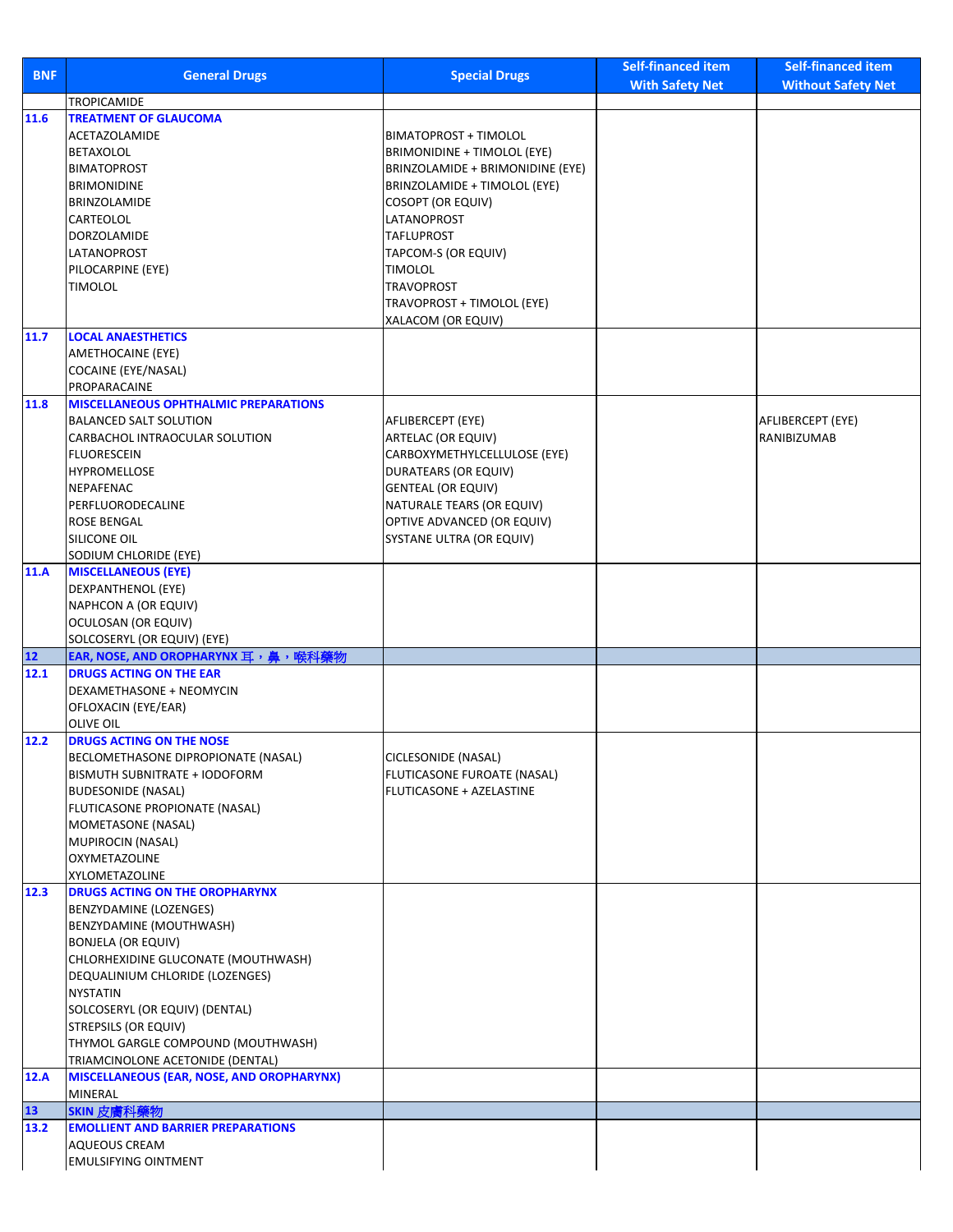| <b>BNF</b> | <b>General Drugs</b>                                                                | <b>Special Drugs</b>                                      | <b>Self-financed item</b>              | <b>Self-financed item</b> |
|------------|-------------------------------------------------------------------------------------|-----------------------------------------------------------|----------------------------------------|---------------------------|
|            |                                                                                     |                                                           | <b>With Safety Net</b>                 | <b>Without Safety Net</b> |
|            | LIQUID PARAFFIN + WHITE SOFT PARAFFIN<br><b>PARAFFIN</b>                            |                                                           |                                        |                           |
|            | UREA                                                                                |                                                           |                                        |                           |
|            | ZINC                                                                                |                                                           |                                        |                           |
| 13.3       | <b>TOPICAL LOCAL ANAESTHETICS AND ANTIPRURITICS</b>                                 |                                                           |                                        |                           |
|            | CALAMINE<br>CROTAMITON                                                              |                                                           |                                        |                           |
|            | LIGNOCAINE (TOPICAL)                                                                |                                                           |                                        |                           |
|            | MEPYRAMINE                                                                          |                                                           |                                        |                           |
| 13.4       | <b>TOPICAL CORTICOSTEROIDS</b>                                                      |                                                           |                                        |                           |
|            | BETAMETHASONE VALERATE (TOPICAL)                                                    | BETAMETHASONE DIPROPIONATE                                |                                        |                           |
|            | DAKTACORT (OR EQUIV)                                                                | (TOPICAL)<br><b>CLOBETASOL PROPIONATE</b>                 |                                        |                           |
|            | FLUOCINOLONE ACETONIDE                                                              | <b>CLOBETASONE BUTYRATE</b>                               |                                        |                           |
|            | <b>FUCICORT (OR EQUIV)</b>                                                          | <b>DIFLUCORTOLONE</b>                                     |                                        |                           |
|            | <b>HYDROCORTISONE (TOPICAL)</b>                                                     | DIPROGENTA (OR EQUIV)                                     |                                        |                           |
|            | <b>HYDROCORTISONE + NEOMYCIN</b><br>MOMETASONE (TOPICAL)                            | DIPROSALIC (OR EQUIV)<br>FLUTICASONE PROPIONATE (TOPICAL) |                                        |                           |
|            | TRIDERM (OR EQUIV)                                                                  | METHYLPREDNISOLONE (TOPICAL)                              |                                        |                           |
|            |                                                                                     | NERISONE C (OR EQUIV)                                     |                                        |                           |
|            |                                                                                     | TRAVOCORT (OR EQUIV)                                      |                                        |                           |
| 13.5       | <b>PREPARATIONS FOR ECZEMA AND PSORIASIS</b><br>SALICYLIC ACID + COAL TAR + SULPHUR | <b>ACITRETIN</b>                                          | ADALIMUMAB                             | <b>DUPILUMAB</b>          |
|            |                                                                                     | ADALIMUMAB                                                | <b>DUPILUMAB</b>                       | <b>OMALIZUMAB</b>         |
|            |                                                                                     | CALCIPOTRIOL                                              | ETANERCEPT                             |                           |
|            |                                                                                     | CALCIPOTRIOL + BETAMETHASONE                              | <b>GUSELKUMAB</b>                      |                           |
|            |                                                                                     | (TOPICAL)                                                 |                                        |                           |
|            |                                                                                     | CALCITRIOL (TOPICAL)<br>METHOXSALEN                       | <b>INFLIXIMAB</b><br><b>IXEKIZUMAB</b> |                           |
|            |                                                                                     | METHOXSALEN (TOPICAL)                                     | RISANKIZUMAB                           |                           |
|            |                                                                                     | PIMECROLIMUS                                              | SECUKINUMAB                            |                           |
|            |                                                                                     | PINETARSOL (OR EQUIV)                                     | USTEKINUMAB                            |                           |
| 13.6       | <b>ACNE AND ROSACEA</b>                                                             | TACROLIMUS (TOPICAL)                                      |                                        |                           |
|            | <b>BENZOYL PEROXIDE</b>                                                             | ADAPALENE                                                 |                                        |                           |
|            | CLINDAMYCIN (TOPICAL)                                                               | ADAPALENE + BENZOYL PEROXIDE                              |                                        |                           |
|            |                                                                                     | <b>AZELAIC ACID</b>                                       |                                        |                           |
|            |                                                                                     | CLINDAMYCIN (TOPICAL)<br>DIANE (OR EQUIV)                 |                                        |                           |
|            |                                                                                     | <b>ISOTRETINOIN</b>                                       |                                        |                           |
|            |                                                                                     | <b>TRETINOIN (TOPICAL)</b>                                |                                        |                           |
| 13.7       | PREPARATIONS FOR WARTS AND CALLUSES                                                 |                                                           |                                        |                           |
|            | <b>VERRUFILM (OR EQUIV)</b><br><b>SHAMPOOS AND OTHER PREPARATIONS FOR SCALP</b>     | <b>IMIQUIMOD</b>                                          |                                        |                           |
| 13.9       | <b>AND HAIR CONDITIONS</b>                                                          |                                                           |                                        |                           |
|            | KETOCONAZOLE (TOPICAL)                                                              | <b>IONIL T (OR EQUIV)</b>                                 |                                        |                           |
| 13.10      | <b>ANTI-INFECTIVE SKIN PREPARATIONS</b>                                             |                                                           |                                        |                           |
|            | <b>ACYCLOVIR (TOPICAL)</b><br>BENZOIC ACID COMPOUND (TOPICAL)                       | AMOROLFINE                                                |                                        |                           |
|            | <b>BENZYL BENZOATE</b>                                                              |                                                           |                                        |                           |
|            | CLOTRIMAZOLE (TOPICAL)                                                              |                                                           |                                        |                           |
|            | <b>ENBUCRILATE TISSUE ADHESIVE</b>                                                  |                                                           |                                        |                           |
|            | <b>FUSIDIC ACID (TOPICAL)</b>                                                       |                                                           |                                        |                           |
|            | <b>GENTAMICIN (TOPICAL)</b><br><b>ISOCONAZOLE</b>                                   |                                                           |                                        |                           |
|            | <b>MALATHION</b>                                                                    |                                                           |                                        |                           |
|            | METRONIDAZOLE (TOPICAL)                                                             |                                                           |                                        |                           |
|            | MICONAZOLE (TOPICAL)                                                                |                                                           |                                        |                           |
|            | MUPIROCIN (TOPICAL)<br><b>NAFTIFINE</b>                                             |                                                           |                                        |                           |
|            | NEOMYCIN (TOPICAL)                                                                  |                                                           |                                        |                           |
|            | PERMETHRIN                                                                          |                                                           |                                        |                           |
|            | SILVER SULPHADIAZINE                                                                |                                                           |                                        |                           |
|            | <b>TERBINAFINE (TOPICAL)</b>                                                        |                                                           |                                        |                           |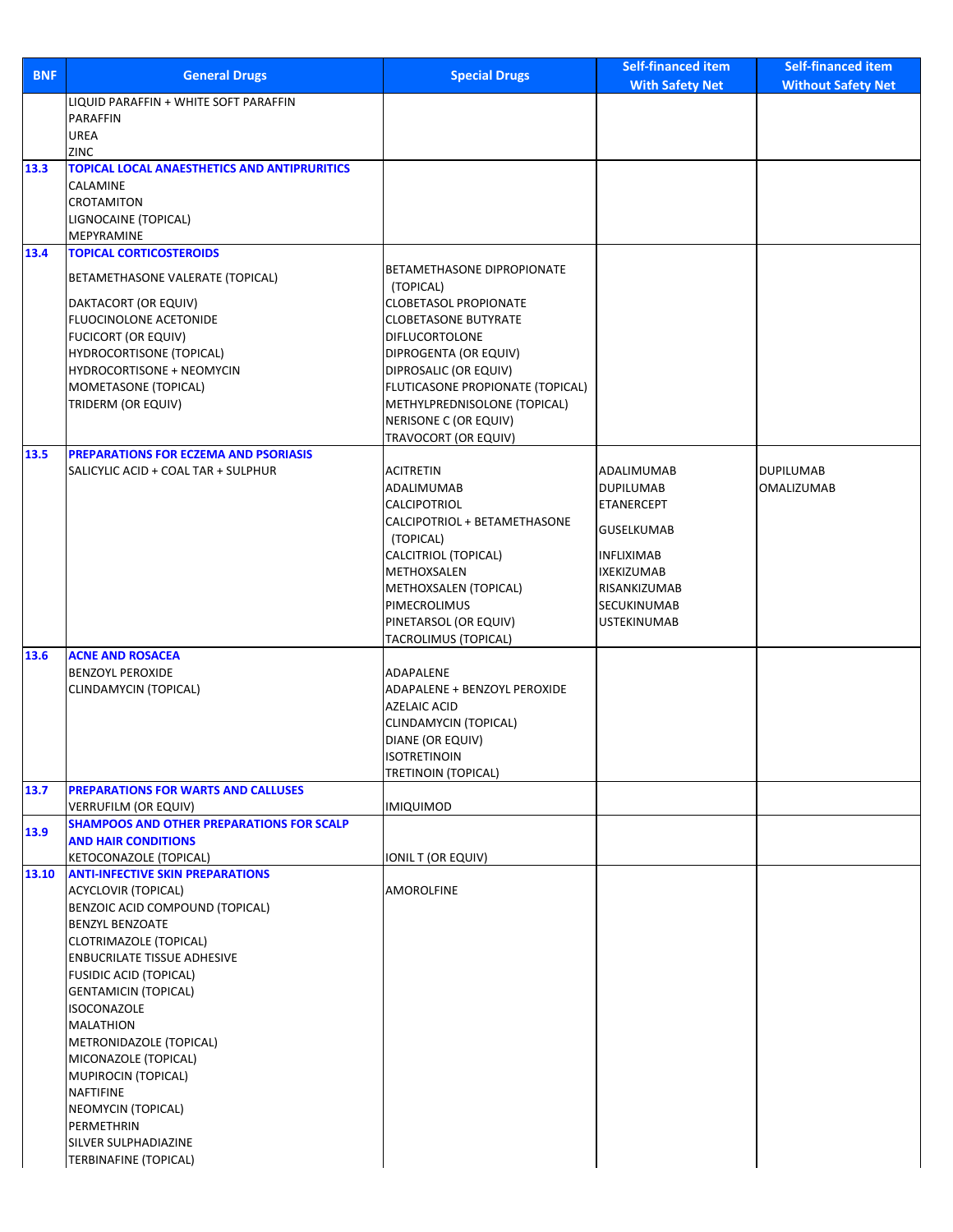| <b>BNF</b> | <b>General Drugs</b>                                     | <b>Special Drugs</b>        | <b>Self-financed item</b> | <b>Self-financed item</b> |
|------------|----------------------------------------------------------|-----------------------------|---------------------------|---------------------------|
|            | <b>TIOCONAZOLE</b>                                       |                             | <b>With Safety Net</b>    | <b>Without Safety Net</b> |
|            | ZINC UNDECENOATE                                         |                             |                           |                           |
|            | SKIN CLEANSERS, ANTISEPTICS, AND DESLOUGHING             |                             |                           |                           |
| 13.11      | <b>AGENTS</b>                                            |                             |                           |                           |
|            | ALCOHOL (TOPICAL)                                        |                             |                           |                           |
|            | <b>CLOSTRIDIOPEPTIDASE A</b>                             |                             |                           |                           |
|            | HYDROGEN PEROXIDE (TOPICAL)                              |                             |                           |                           |
|            | NEUTRAL RED SOLUTION                                     |                             |                           |                           |
|            | POTASSIUM PERMANGANATE                                   |                             |                           |                           |
|            | POVIDONE IODINE                                          |                             |                           |                           |
|            | SODIUM CHLORIDE(IRRG)                                    |                             |                           |                           |
|            | <b>TRICLOSAN</b>                                         |                             |                           |                           |
| 13.12      | <b>ANTIPERSPIRANTS</b><br>TENOL (OR EQUIV)               |                             |                           |                           |
| 13.13      | <b>TOPICAL CIRCULATORY PREPARATIONS</b>                  |                             |                           |                           |
|            | <b>HEPARINOID</b>                                        |                             |                           |                           |
| 13.A       | <b>MISCELLANEOUS (SKIN)</b>                              |                             |                           |                           |
|            | ACETIC ACID (TOPICAL)                                    |                             |                           |                           |
|            | CALCIUM GLUCONATE (TOPICAL)                              |                             |                           |                           |
|            | <b>FERRIC SUBSULPHATE</b>                                |                             |                           |                           |
|            | FLOSEAL MATRIX HEMOSTATIC SEALANT (OR EQUIV)             |                             |                           |                           |
|            | SILVER NITRATE (TOPICAL)                                 |                             |                           |                           |
|            | SOLCOSERYL (OR EQUIV) (TOPICAL)                          |                             |                           |                           |
|            | STOMAHESIVE (OR EQUIV)                                   |                             |                           |                           |
|            | <b>THROMBIN BOVINE</b>                                   |                             |                           |                           |
|            | THROMBIN HUMAN RECOMBINANT                               |                             |                           |                           |
|            | <b>WATER FOR IRRIGATION</b>                              |                             |                           |                           |
| 14         | <b>IMMUNOLOGICAL PRODUCTS AND VACCINES</b>               |                             |                           |                           |
| 14.4       | 免疫製劑和疫苗<br><b>VACCINES AND ANTISERA</b>                  |                             |                           |                           |
|            | <b>BCG VACCINE</b>                                       | COVID-19 VACCINE (OR EQUIV) |                           |                           |
|            | DIPH/TET/A.PER(ADS)/POLIO/HIB/HEP B VACCINE              | HEPATITIS A VACCINE         |                           |                           |
|            | DIPHTHERIA ANTITOXIN                                     | <b>INFLUENZA VACCINE</b>    |                           |                           |
|            | DIPHTHERIA TETANUS PERTUSSIS VACCINE                     | PNEUMOCOCCAL VACCINE        |                           |                           |
|            | DIPHTHERIA TETANUS VACCINE                               |                             |                           |                           |
|            | HAEMOPHILUS B CONJUGATE VACCINE                          |                             |                           |                           |
|            | <b>HEPATITIS A VACCINE</b>                               |                             |                           |                           |
|            | <b>HEPATITIS B VACCINE</b>                               |                             |                           |                           |
|            | MEASLES MUMPS RUBELLA VACCINE                            |                             |                           |                           |
|            | MENINGOCOCCAL ACWY CONJUGATE                             |                             |                           |                           |
|            | MENINGOCOCCAL B VACCINE                                  |                             |                           |                           |
|            | PNEUMOCOCCAL VACCINE                                     |                             |                           |                           |
|            | POLIOMYELITIS VACCINE                                    |                             |                           |                           |
|            | RABIES INACTIVATED VACCINE                               |                             |                           |                           |
|            | TETANUS (ADSORBED) VACCINE                               |                             |                           |                           |
|            | <b>TUBERCULIN PPD</b>                                    |                             |                           |                           |
|            | VARICELLA VACCINE<br><b>VARICELLA ZOSTER VACCINE</b>     |                             |                           |                           |
| 14.5       | <b>IMMUNOGLOBULINS</b>                                   |                             |                           |                           |
|            | ANTI-D IMMUNOGLOBULIN (HUMAN)                            | NORMAL IMMUNOGLOBULIN       |                           |                           |
|            |                                                          | (HUMAN)                     |                           |                           |
|            | ANTIRABIES IMMUNOGLOBULIN (HUMAN)                        |                             |                           |                           |
|            | <b>HEPATITIS B IMMUNOGLOBULIN</b>                        |                             |                           |                           |
|            | HUMAN CMV IMMUNOGLOBULIN                                 |                             |                           |                           |
|            | NORMAL IMMUNOGLOBULIN (HUMAN)<br>TETANUS IMMUNE GLOBULIN |                             |                           |                           |
|            | VARICELLA IMMUNE GLOBULIN                                |                             |                           |                           |
| 15         | ANAESTHESIA 麻醉科藥物                                        |                             |                           |                           |
| 15.1       | <b>GENERAL ANAESTHESIA</b>                               |                             |                           |                           |
|            | ALFENTANYL                                               | PARECOXIB                   |                           |                           |
|            | ATRACURIUM BESYLATE                                      | SUGAMMADEX                  |                           |                           |
|            | CISATRACURIUM BESYLATE                                   |                             |                           |                           |
|            | DANTROLENE                                               |                             |                           |                           |
|            | DESFLURANE                                               |                             |                           |                           |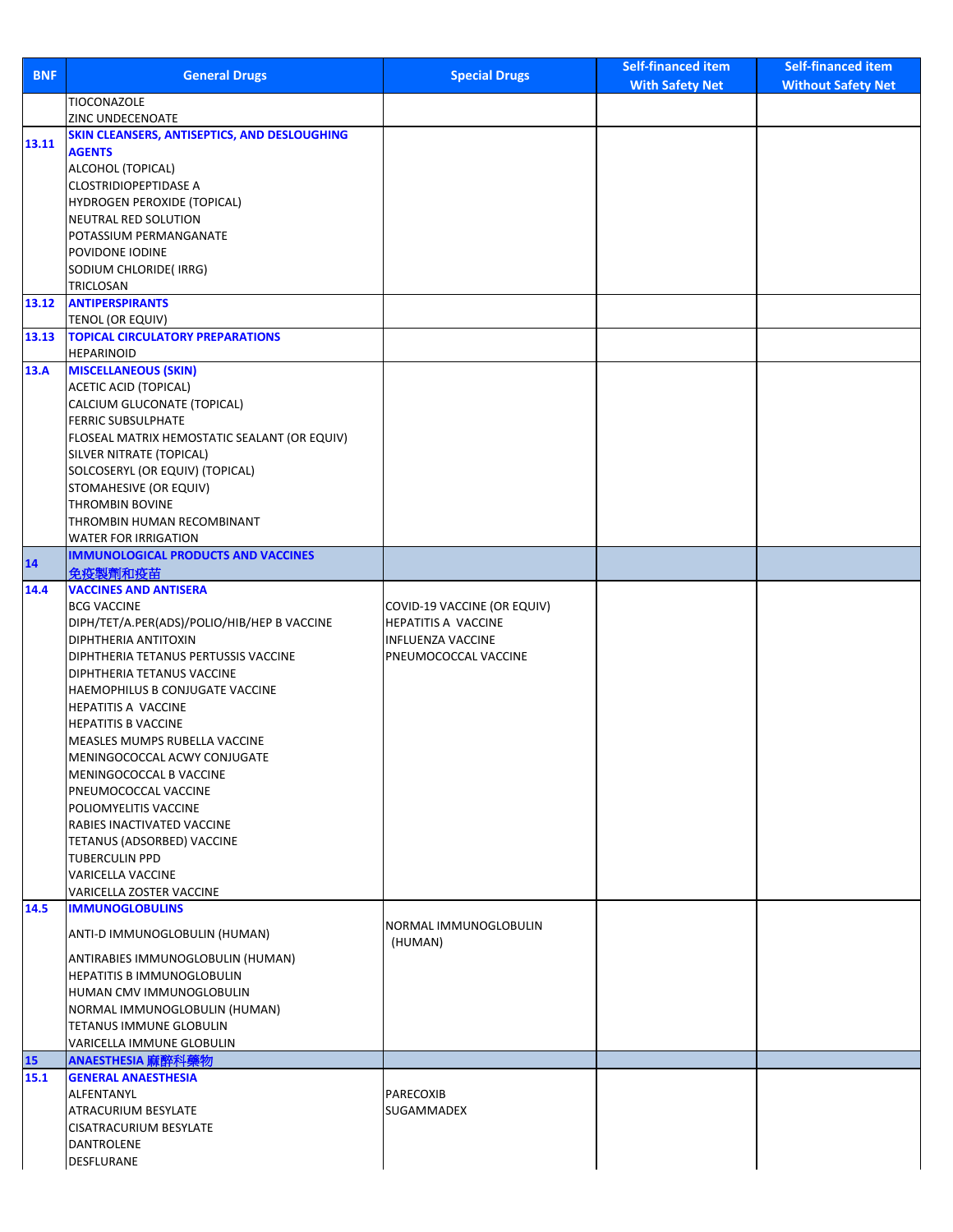| <b>BNF</b> | <b>General Drugs</b>                                                    | <b>Special Drugs</b> | <b>Self-financed item</b><br><b>With Safety Net</b> | <b>Self-financed item</b><br><b>Without Safety Net</b> |
|------------|-------------------------------------------------------------------------|----------------------|-----------------------------------------------------|--------------------------------------------------------|
|            | DEXMEDETOMIDINE                                                         |                      |                                                     |                                                        |
|            | <b>DIAZEPAM</b>                                                         |                      |                                                     |                                                        |
|            | DIAZEPAM (RECTAL)                                                       |                      |                                                     |                                                        |
|            | <b>EDROPHONIUM CHLORIDE</b><br><b>ENTONOX</b>                           |                      |                                                     |                                                        |
|            | <b>ETOMIDATE</b>                                                        |                      |                                                     |                                                        |
|            | FENTANYL                                                                |                      |                                                     |                                                        |
|            | FLUMAZENIL                                                              |                      |                                                     |                                                        |
|            | <b>HYOSCINE</b>                                                         |                      |                                                     |                                                        |
|            | <b>ISOFLURANE</b><br>KETAMINE                                           |                      |                                                     |                                                        |
|            | <b>KETOROLAC</b>                                                        |                      |                                                     |                                                        |
|            | MIDAZOLAM                                                               |                      |                                                     |                                                        |
|            | MIVACURIUM CHLORIDE                                                     |                      |                                                     |                                                        |
|            | NITROUS OXIDE                                                           |                      |                                                     |                                                        |
|            | <b>PROPOFOL</b><br>REMIFENTANIL                                         |                      |                                                     |                                                        |
|            | ROCURONIUM BROMIDE                                                      |                      |                                                     |                                                        |
|            | SEVOFLURANE                                                             |                      |                                                     |                                                        |
|            | SUXAMETHONIUM CHLORIDE                                                  |                      |                                                     |                                                        |
|            | <b>THIOPENTAL</b>                                                       |                      |                                                     |                                                        |
| 15.2       | <b>LOCAL ANAESTHESIA</b><br>AMETHOCAINE (TOPICAL)                       |                      |                                                     |                                                        |
|            | <b>BUPIVACAINE</b>                                                      |                      |                                                     |                                                        |
|            | <b>BUPIVACAINE + ADRENALINE</b>                                         |                      |                                                     |                                                        |
|            | <b>BUPIVACAINE + GLUCOSE</b>                                            |                      |                                                     |                                                        |
|            | <b>EMLA (OR EQUIV)</b>                                                  |                      |                                                     |                                                        |
|            | ETHYL CHLORIDE                                                          |                      |                                                     |                                                        |
|            | INSTILLAGEL (OR EQUIV) (TOPICAL)<br>LEVOBUPIVACAINE                     |                      |                                                     |                                                        |
|            | LIGNOCAINE                                                              |                      |                                                     |                                                        |
|            | LIGNOCAINE + ADRENALINE                                                 |                      |                                                     |                                                        |
|            | LIGNOCAINE + PHENYLEPHEDRINE                                            |                      |                                                     |                                                        |
|            | MEPIVACAINE<br><b>ROPIVACAINE</b>                                       |                      |                                                     |                                                        |
| 15.A       | <b>MISCELLANEOUS (ANAESTHESIA)</b>                                      |                      |                                                     |                                                        |
|            | AIR (MEDICAL)                                                           |                      |                                                     |                                                        |
|            | ARGON                                                                   |                      |                                                     |                                                        |
|            | <b>CARBON DIOXIDE</b>                                                   |                      |                                                     |                                                        |
|            | CARBON DIOXIDE + AIR                                                    |                      |                                                     |                                                        |
|            | CARBON MONOX + O2 + CH4 + C2H2 IN N2<br>CARBON MONOXIDE + NE + O2 IN N2 |                      |                                                     |                                                        |
|            | CARBON MONOXIDE + O2 + CH4 IN N2                                        |                      |                                                     |                                                        |
|            | NITRIC OXIDE MIXTURE MEDICAL                                            |                      |                                                     |                                                        |
|            | <b>NITROGEN</b>                                                         |                      |                                                     |                                                        |
|            | <b>OCTAFLUOROPROPANE</b>                                                |                      |                                                     |                                                        |
| D          | SULPHUR HEXAFLUORIDE<br><b>DRUGS FOR TREATING POISONING 解毒劑</b>         |                      |                                                     |                                                        |
|            | <b>ACETAMIDE</b>                                                        |                      |                                                     |                                                        |
|            | <b>ACETYLCYSTEINE</b>                                                   |                      |                                                     |                                                        |
|            | AGKISTRODON ACUTUS ANTIVENIN                                            |                      |                                                     |                                                        |
|            | AGKISTRODON HALYS ANTIVENIN                                             |                      |                                                     |                                                        |
|            | BOTULISM HEPTAVALENT ANTITOXIN<br>BOTULISM TRIVALENT ANTITOXIN          |                      |                                                     |                                                        |
|            | <b>BUNGARUS MULTICINCTUS ANTIVENIN</b>                                  |                      |                                                     |                                                        |
|            | CALCIUM DISODIUM EDETATE                                                |                      |                                                     |                                                        |
|            | CALCIUM TRISODIUM PENTETATE                                             |                      |                                                     |                                                        |
|            | CHARCOAL ACTIVATED                                                      |                      |                                                     |                                                        |
|            | <b>COBRA ANTIVENIN</b><br>DEINAGKISTRODON ACUTUS ANTIVENIN              |                      |                                                     |                                                        |
|            | DESFERRIOXAMINE                                                         |                      |                                                     |                                                        |
|            | DIGOXIN IMMUNE FAB                                                      |                      |                                                     |                                                        |
|            | DIMERCAPROL                                                             |                      |                                                     |                                                        |
|            | DIMERCAPROL + BUTACAINE                                                 |                      |                                                     |                                                        |